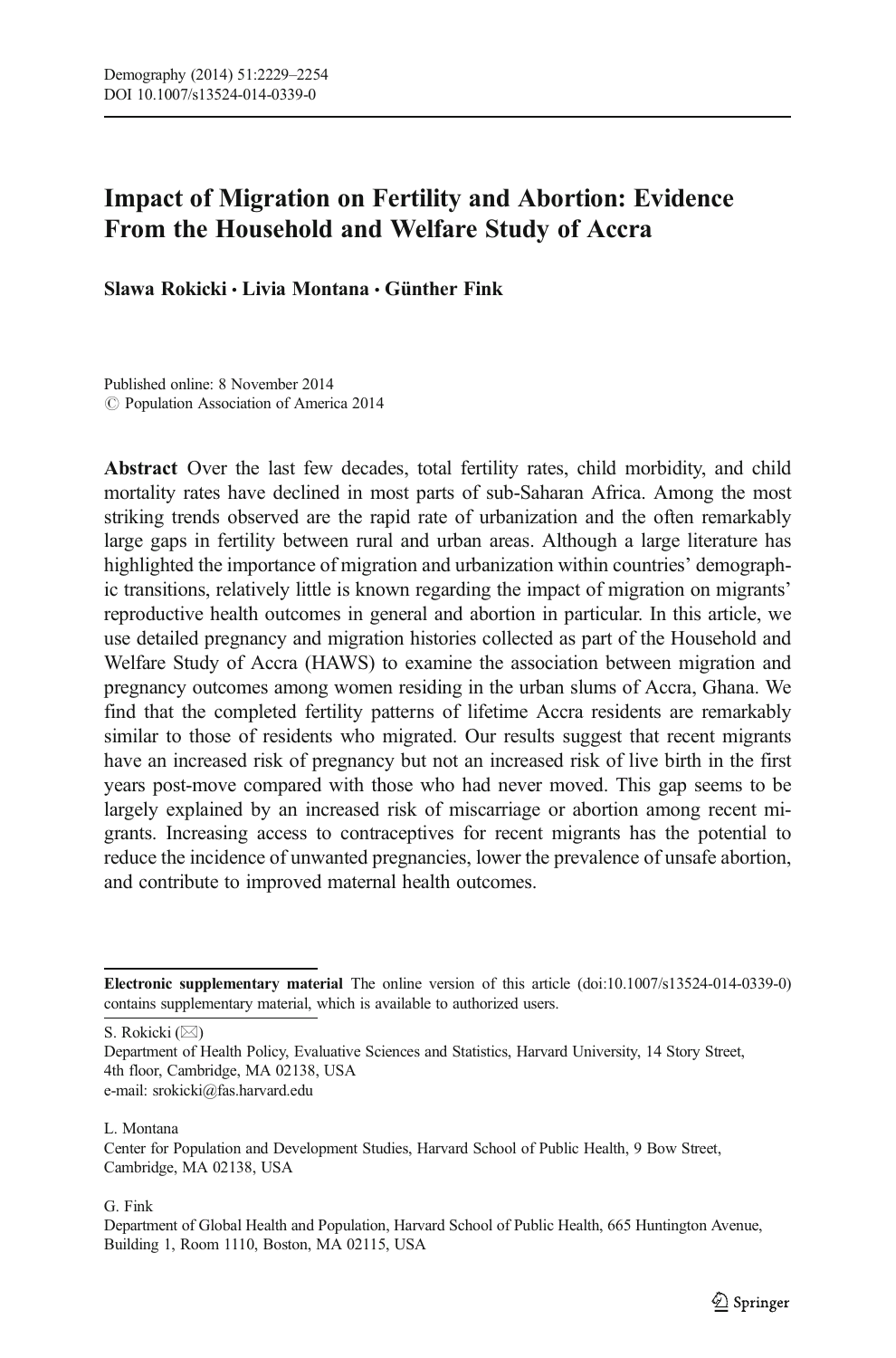Keywords Migration . Abortion . Fertility. Reproductive health . Sub-Saharan Africa

### Introduction and Conceptualization

Over the coming decades, urbanization is expected to continue or accelerate in the developing world, with Africa and Asia urbanizing most rapidly (United Nations [2012\)](#page-25-0). Internal rural-to-urban migration accounts for more than one-half of the growth of cities in Africa (Barrios et al. [2006\)](#page-24-0). One of the most significant recent trends in migration has been the entry of women into migration streams that in previous decades had been primarily male, with an increasing number of female migrants moving on their own (Martin [2003;](#page-24-0) Zlotnik [2003\)](#page-25-0). Many rural-to-urban migrants settle in slums, contributing to a projection of a doubling of slum settlements over the next 30 years (UN-HABITAT [2009\)](#page-25-0).

Over the past five decades, total fertility rates have declined across sub-Saharan Africa (Sneeringer [2009](#page-25-0)), with particularly rapid declines in urban areas. Although urban fertility rates have consistently been lower historically, the difference between urban and rural fertility rates has increased substantially from 0.3 children in 1960 to 1.9 children in 2000 (Garenne [2008](#page-24-0)). Given that migrants from rural areas constitute an increasingly large fraction of the urban population, the increasing rural-urban gaps are rather remarkable. From an individual perspective, migration to urban centers constitutes a fundamental change in environment and lifestyle, which may be associated with increased risky sexual behavior, unintended pregnancies, and mistimed births (Brockerhoff and Biddlecom [1999](#page-24-0); Greif and Nii-Amoo Dodoo [2011;](#page-24-0) Sudhinaraset et al. [2012](#page-25-0)).

Most research in the area of migration and fertility has relied on the theoretical framework proposed by Goldstein and Goldstein [\(1982\)](#page-24-0). The framework is based on three mechanisms: disruption, adaptation, and selection. In the context of reproductive health, each of the three factors may increase or decrease sexual activity and risk of pregnancy (Brockerhoff and Biddlecom [1999](#page-24-0)). "Disruption" can be interpreted as interruption in what otherwise would have been the anticipated fertility schedule of migrants. For example, separation of spouses or a desire to delay childbearing until after the move may reduce fertility in the short term (Brockerhoff and Yang [1994](#page-24-0); Chattopadhyay et al. [2006\)](#page-24-0). Women who migrate to cities to marry or to join husbands are less likely to live with their spouses in the first few months, potentially lowering the probability of fertility in those years (Brockerhoff [1995](#page-24-0); Bongaarts et al. [1984](#page-24-0)). On the other hand, disruption may also cause an increase in conception, unintended pregnancies, and potentially abortion if spousal separation increases risk of extramarital sexual behavior (Anarfi [1993;](#page-24-0) Brockerhoff and Biddlecom [1999](#page-24-0)).

"Adaptation" refers to the socialization of migrants: that is, the adjustment to the social, cultural, and sexual norms of the destination's residential environment as well as to the economic constraints and opportunities that they face as a result of the move (Brockerhoff [1995](#page-24-0); Chattopadhyay et al. [2006;](#page-24-0) Lindstrom [2003\)](#page-24-0). Female migrants who moved before their completed fertility may adjust their desired fertility to match the norms of the destination, thus reducing total fertility rates. Rural-urban migrants may also discover a change in lifestyle constraints in their new location. Newly arrived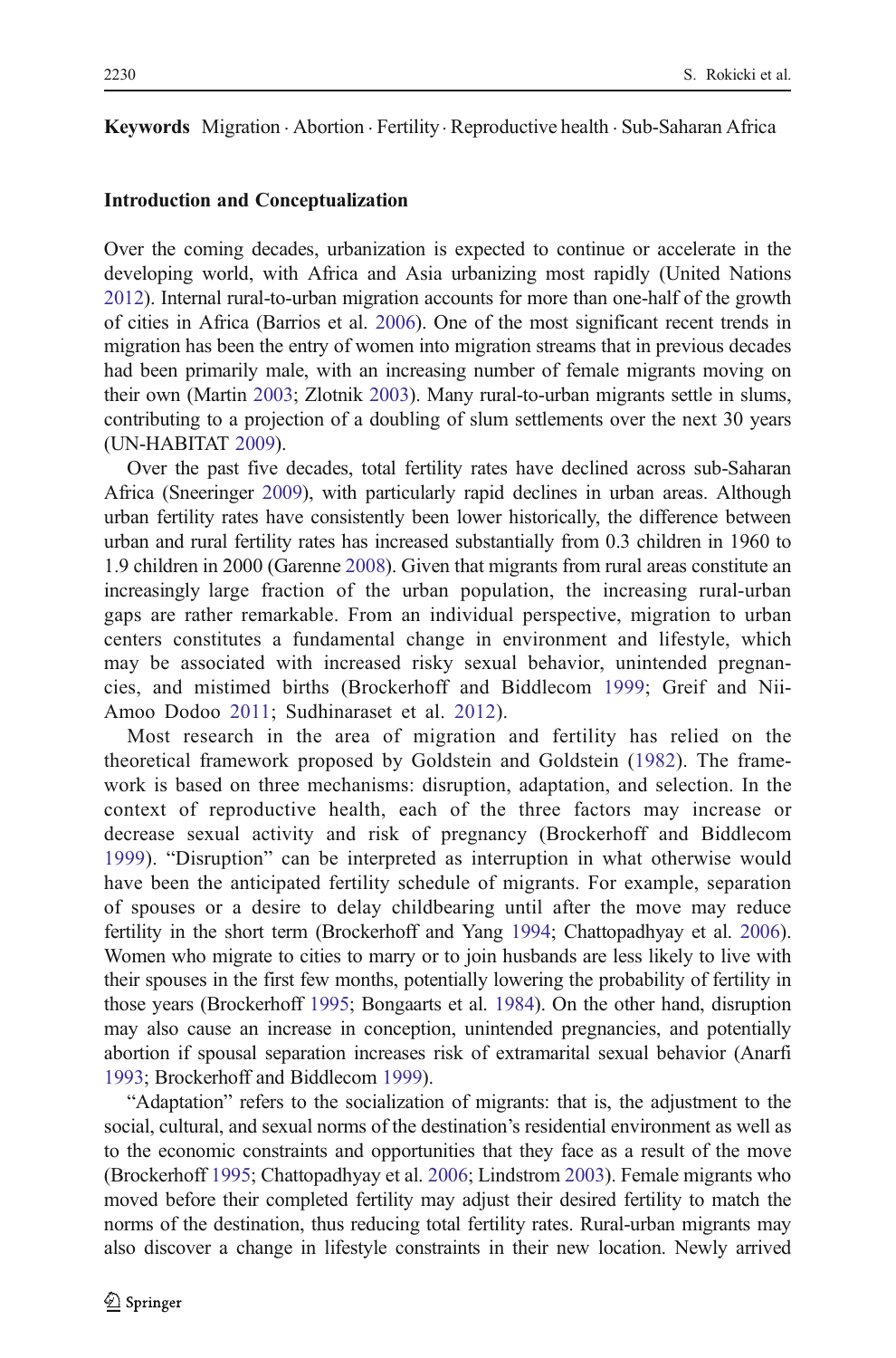married couples may reduce or postpone having children until they can adapt to the new economic conditions (Lindstrom [2003;](#page-24-0) White et al. [2005\)](#page-25-0). Generational analysis of migrants in Ghana found evidence for the effects of adaptation in that migrants' fertility begins to approach levels characteristic of the second generation, and differences between second-generation migrants and urban natives almost disappear (White et al. [2005](#page-25-0)).

On the other hand, rural-urban migration can also lead to a change of social networks and the removal of traditional village controls over sexual behavior (Anarfi [1993](#page-24-0)). Migrants may find themselves in an environment that is conducive to high-risk sexual behaviors, which may be especially predominant in slums where migrants tend to move (Greif and Nii-Amoo Dodoo [2011\)](#page-24-0). Contraceptive use may also be low during the first two years after migrants' arrival (Brockerhoff [1995\)](#page-24-0). This increase in sexual behavior and reduced use of contraception may result in an increased risk of pregnancy.

Finally, the selection hypothesis captures the notion that mobile individuals differ from nonmigrating populations with respect to predisposed individual characteristics. These characteristics may be observable (such as level of education or employment status) or may be largely unobservable (e.g., ambition and openness to change) (Borjas [1987](#page-24-0); Chattopadhyay et al. [2006](#page-24-0); Goldstein and Goldstein [1982\)](#page-24-0). The decision to move, potentially over a long distance, to a new socioeconomic and cultural environment demonstrates a degree of risk-taking because consequences of the move are often uncertain and social networks at the destination are smaller or nonexistent (Brockerhoff and Biddlecom [1999\)](#page-24-0). For example, the earnings of the immigrant population may be higher than the earnings of the native population because individuals with high earning potential are more likely to selfselect into migration (Borjas [1987](#page-24-0)). Previous research has found substantial support for the selection hypothesis among both rural-urban and urban-rural migrants in Ghana (Chattopadhyay et al. [2006\)](#page-24-0). Another recent study on child mortality of rural-to-urban migrants found that migrants had lower child mortality before they migrated than rural nonmigrants and that their mortality levels dropped further after they arrived in urban areas (Bocquier et al. [2011\)](#page-24-0); these outcomes are evidence of both selection and adaptation.

Few studies have examined the effect of migration on abortion. Research on migration and sexual behavior has generally focused on HIV rates and condom use (Brockerhoff and Biddlecom [1999;](#page-24-0) Greif and Nii-Amoo Dodoo [2011\)](#page-24-0). In Kenya, migrants were found to be more likely than nonmigrant counterparts to engage in sexual practices conducive to HIV infection, such as multiple partners and low condom use (Brockerhoff and Biddlecom [1999](#page-24-0)). For Nairobi, migration to slums was also found to be associated with an increased likelihood of risky sexual behavior (Greif and Nii-Amoo Dodoo [2011\)](#page-24-0). In China, rural-to-urban migrant males were found to be significantly less likely to report condom use at first sex and consistent contraceptive use with the first partner compared with nonmigrants and urban-to-urban migrants (Sudhinaraset et al. [2012\)](#page-25-0). However, to the best of our knowledge, no study has investigated whether female migration has an impact on rates of induced abortion.

In this article, we use the detailed data on migration and reproductive health collected as part of the Housing and Welfare Study of Accra (HAWS) to examine the relationship between mobility and reproductive health outcomes in the context of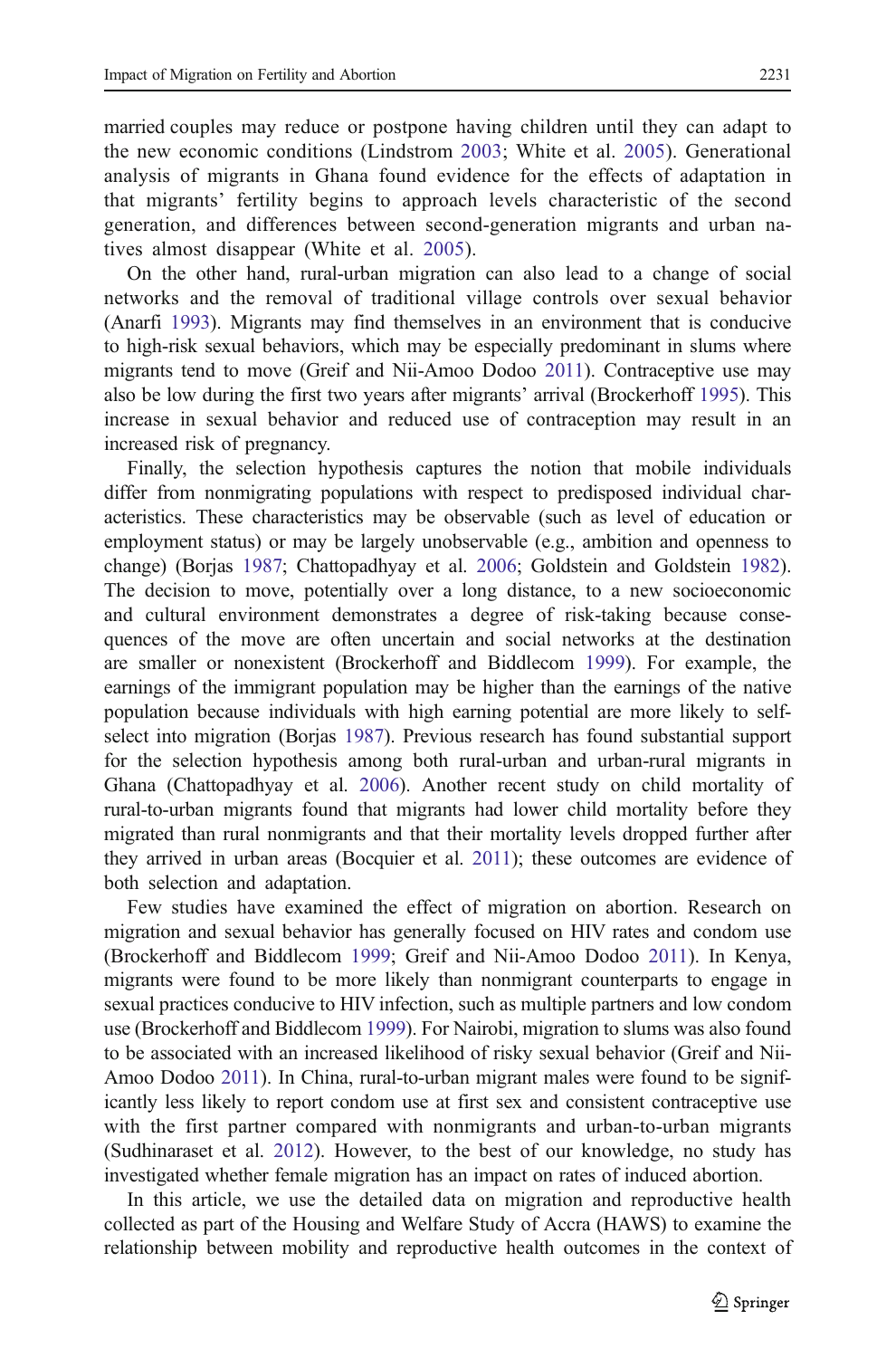migration to poor residential neighborhoods, which has become the primary force underlying the rapid rates of urbanization observed in developing countries (UN-HABITAT [2009;](#page-25-0) Bloom et al. [2010](#page-24-0)). We take advantage of a unique data set that collected both full pregnancy histories and detailed migration histories in order to estimate the effect of migration on both completed fertility and pregnancy outcomes, including miscarriage, stillbirth, and induced abortion.

To disentangle the roles of disruption, adaptation, and selection in fertility and pregnancy outcomes, we start by comparing reproductive health outcomes of longterm residents with those of migrants. We find that completed fertility schedules of migrants are very similar to those of long-term Accra residents, suggesting both adaptation and selection effects. We then conduct an event-history analysis to evaluate the risk of pregnancy, stillbirth, and lost birth (abortion or miscarriage) of new arrivals compared with those who had never moved and those who are longer-term residents. We find that the probability of live birth is unchanged for new arrivals compared with those who had never moved, but the risk of pregnancy and lost birth is increased in the first two years after the move, suggesting that both selection and adaptation mechanisms are relevant in this context. To disentangle selection from adaption effects, we use individual fixed-effects models to compare the risk of adverse pregnancy outcomes among migrants before and immediately after the move. Our data allow us to apply a fixed-effects estimator to account for the unobservable individual-level factors affecting the decision to migrate as well as to have a child. We again find an increase in risk of pregnancy and lost birth in the years immediately following a move. The observed increases suggest a strong influence of the role of adaptation in the sexual behavior of migrant female populations: that is, female migrants appear to increase sexual activity after a move, but reduce their completed fertility via abortion or miscarriage.

The rest of the article is organized as follows. We provide background information on Ghana's fertility history and abortion laws in the following section. We then describe the data and the analytical methods. We present the summary statistics and analytical results, and then we conclude by discussing the policy implications of our findings.

### Background

#### Reproductive Health in Ghana

In the last 20 years, fertility in Ghana has declined rapidly from a total fertility rate of 6.4 in 1988 to a rate of 4.0 in 2008 (Ghana Statistical Service (GSS) [2009a](#page-24-0)). Infant mortality fell from 77 to 50 per 100,000 live births from 1988 to 2007, while contraceptive use among women aged 15–49 increased from 12 % to 21 % (GSS [2009b](#page-24-0)). HIV prevalence is relatively low in Ghana compared with sub-Saharan Africa, estimated to be about 1.5 % in 2011 (Ghana AIDS Commission [2012\)](#page-24-0). Women's median age at first marriage is 18.7 in rural areas and 21.3 in urban areas. Women in the Greater Accra urban region marry five years later than women in the more rural region of the Upper East (22.9 years vs. 17.8 years); fertility varies substantially by region, mother's education, and wealth, with wealthier, more-educated urban women having the fewest children (GSS [2009a](#page-24-0)).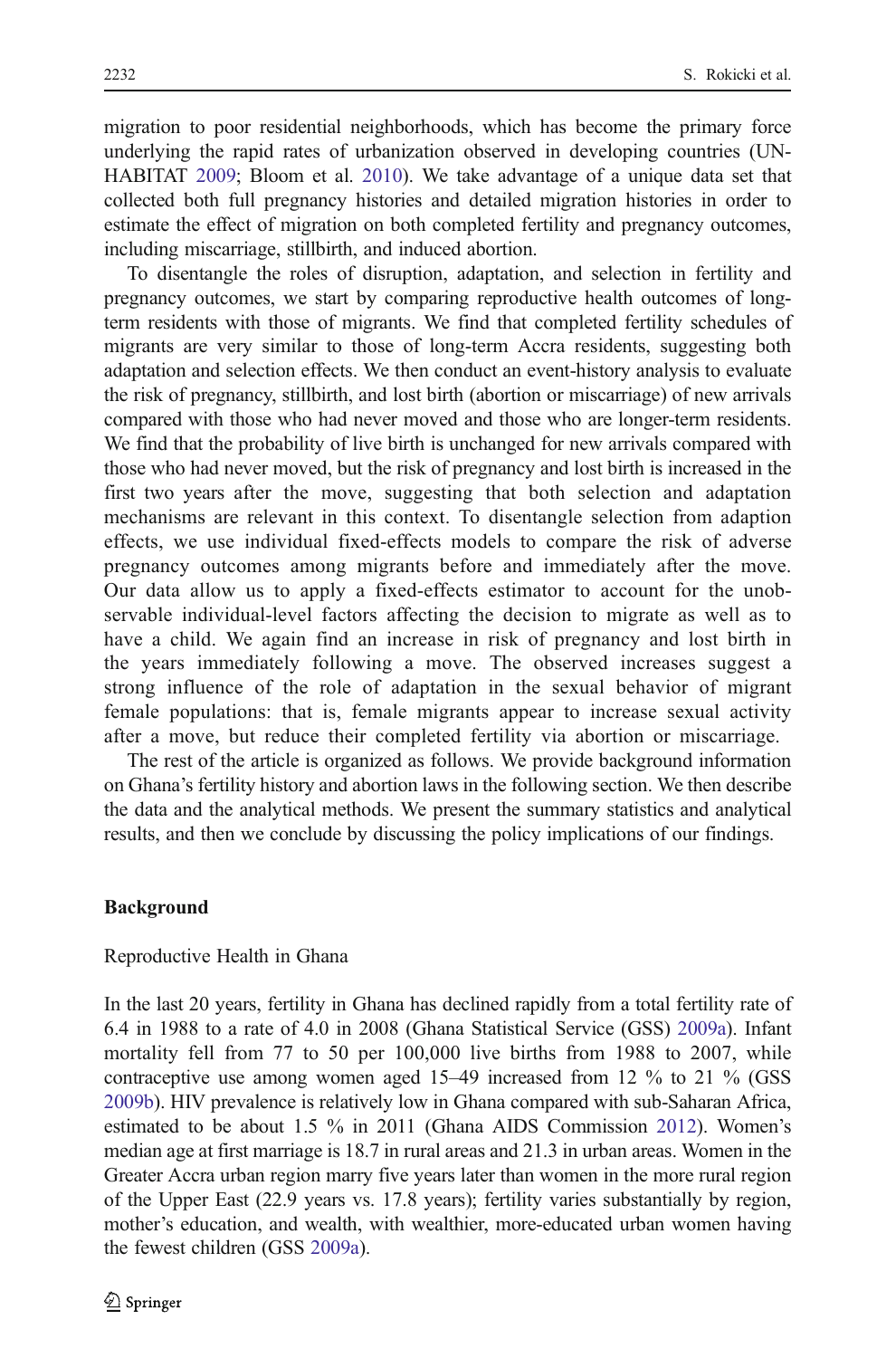Abortion in some circumstances has been legal in Ghana since 1985. Abortion, by law, must be performed by a registered medical practitioner and is allowed when the physical or mental health of the pregnant woman is threatened, when the child is likely to be born with a serious physical abnormality, or when the pregnancy resulted from rape or incest. In all other situations, it is illegal (Morhee and Morhee [2006](#page-24-0)). Despite the long-term legality of abortion, unsafe abortion is the second-largest cause of maternal mortality in Ghana (Schwandt et al. [2013](#page-25-0); Sundaram et al. [2012\)](#page-25-0). In 2010, Ghana's maternal mortality rate was estimated to be 350 maternal deaths per 100,000 live births (95 % confidence interval  $= 210-630$ ), which is much higher than the average in the developing world of 210 per 100,000 live births (World Health Organization et al. [2012\)](#page-25-0). The 2007 Ghana Maternal Health Survey estimated the ratio to be even higher, at 580 maternal deaths per 100,000 live births (GSS [2009b](#page-24-0)). Of these maternal deaths, 11 % are the result of unsafe abortion (GSS [2009b](#page-24-0); Sundaram et al. [2012\)](#page-25-0). Stigma associated with abortion is high and prevents women from seeking medically safe abortions at a health facility, opting for clandestine abortions instead, which may lead to hemorrhaging, infection, or death. Additionally, a survey of health care facilities in 10 districts found that fewer than one in seven public health facilities reported offering legal abortion services (Aboagye et al. [2007\)](#page-23-0). Nearly one-half of Ghanaian women who recently obtained an abortion underwent the procedure unsafely (Sundaram et al. [2012\)](#page-25-0). Negative encounters with health care providers discourage women from seeking safe abortions or treating post-abortion complications safely with family planning services (Schwandt et al. [2013](#page-25-0)).

Women receive abortions for various reasons, the most common of which is not having the financial means to take care of a child (Sedgh [2010](#page-25-0)). Other reasons include the presence of relationship problems with the woman's partner, the desire to continue working or schooling, and the desire for spacing or limiting childbearing (Adanu et al. [2005;](#page-24-0) Sedgh [2010\)](#page-25-0). Women often do not disclose their abortion to their male partners because they fear the partner's reaction, including domestic violence or relationship dissolution (Schwandt et al. [2011](#page-25-0)).

Other studies have linked the legalization of abortion with lower fertility trends (Agyei-Mensah [2006](#page-24-0); Finlay and Fox [2013;](#page-24-0) Geelhoed et al. [2002\)](#page-24-0). These studies have observed that the increase in modern contraceptive use in Ghana has not kept pace with the observed declines in fertility, suggesting that the empirical gap could be explained by increased induced abortion. Finlay and Fox ([2013](#page-24-0)) used multivariate longitudinal regression to show that the timing of the liberalization of the abortion laws coincided with the onset of Ghana's fertility decline. Abortion as a method of birth control has thus been explored as a possible means for women to reduce their completed fertility in Ghana.

### Migration in Ghana

Migration is very common in Ghana, with at least one migrant in more than 43 % of all households in 2005–2006 (Ackah and Medvedev [2012\)](#page-23-0). More than 80 % of Ghanaian migrants stay in Ghana; and among them, 70 % go to urban areas (Ackah and Medvedev [2012](#page-23-0)). About 50.9 % of the total population lives in an urban area (GSS [2012\)](#page-24-0). The Greater Accra and Ashanti regions attract more than one-half of all internal migrants, and migrants make up a substantial share of the population in these regions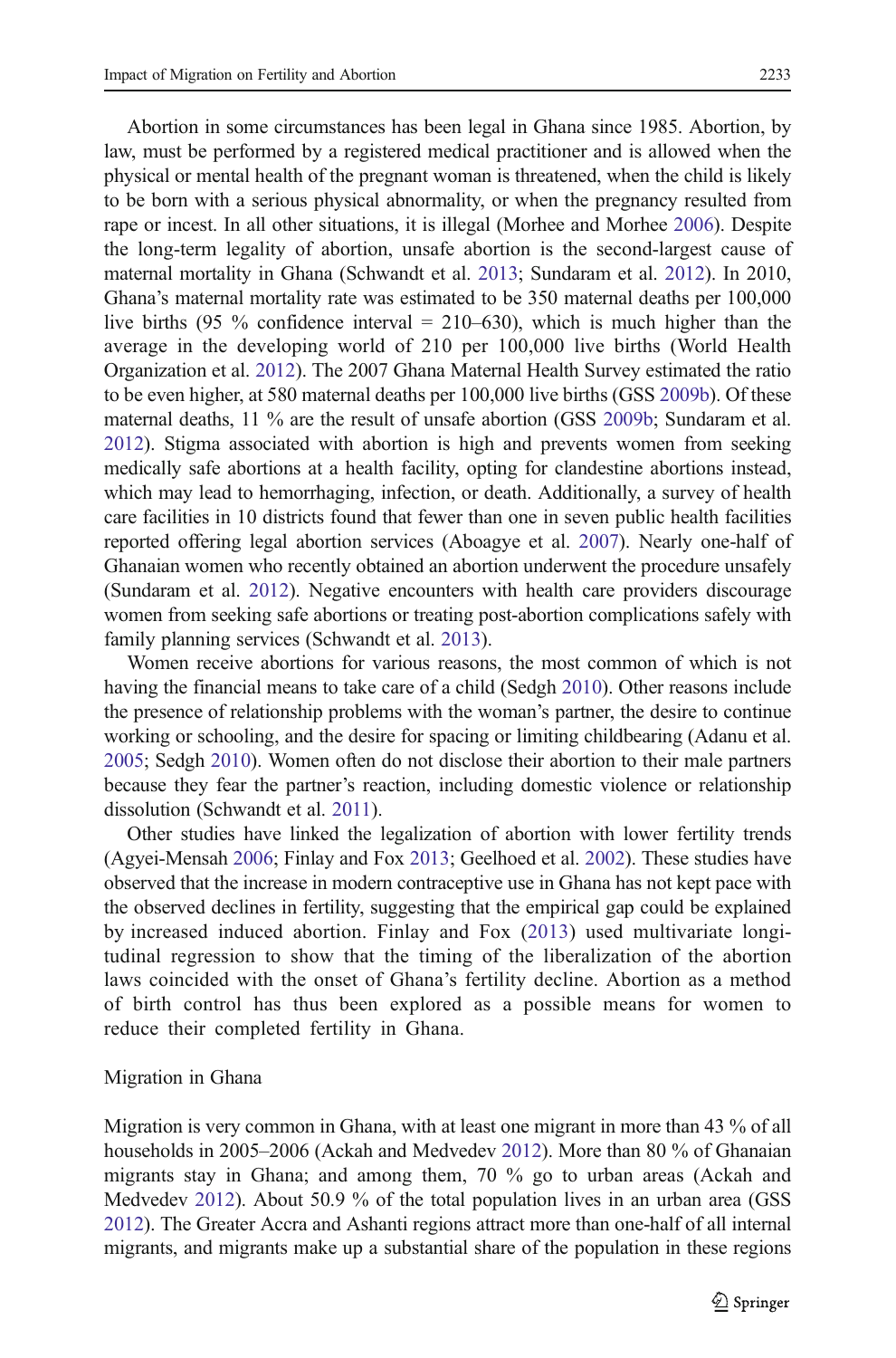(Ackah and Medvedev [2012](#page-23-0)). Migration does not have to be permanent and can be two-directional; among households with migrants, 37 % have at least one returned migrant.<sup>1</sup> However, differences in characteristics between migrants who return and those who do not have not been found to be significant or meaningfully large with respect to age, gender, and education (Ackah and Medvedev [2012\)](#page-23-0).

The urbanization rate in Ghana is comparable with other sub-Saharan African countries. The average annual rate of change in the urban population of sub-Saharan Africa was 3.82 % between 1970 and 2011 (United Nations [2012](#page-25-0)). Accra's growth rate between 2005 and 2010 was 3.30 %, comparable with other sub-Saharan African cities—such as Nairobi (4.50 %), Lagos (3.76 %), and Bamako (4.32 %)—during the same period (UN-HABITAT [2013\)](#page-25-0).

### Data

The data used in this article come from the Housing and Welfare Study of Accra (HAWS), which was conducted between 2009 and 2010 in a collaborative effort between the Institute of Statistical, Social and Economic Research (ISSER) at the University of Ghana and the Harvard School of Public Health. The purpose of the HAWS survey was to assess the current health status and living standards of the population in 37 enumeration areas classified as slums. The "slum" attribute was defined by the GSS, and was given to enumeration areas ranked in the bottom quartile on an index based on the housing and socioeconomic characteristics collected in the 2000 census (Megill [2002](#page-24-0)). The GSS index includes household-level dwelling characteristics, including lighting, water supply, toilet facilities, cooking fuel, cooking space, bathing facilities, and highest level of schooling and educational grade by any member of the household (Megill [2002](#page-24-0)).

The HAWS survey consists of a household interview and individual interviews with all women aged 18 and older in the household. The individual woman's questionnaire consists of sections on background characteristics, migration, health insurance, general health, mental health, nutrition, malaria, a full pregnancy history, prenatal and postnatal care, immunizations for children born in the last five years, marriage and sexual activity, reproductive health, family planning, and fertility preferences. A total of 2,095 women completed the individual interview, of which 1,488 had had at least one pregnancy.

The HAWS data set is unique in two ways. First, it focuses on urban dwellers in the poorest neighborhoods of Accra, where residential mobility is particularly common and health service provision may be more limited. Second, because the study collected full pregnancy histories in combination with detailed migration histories, we are able to identify reproductive health patterns before and after residential changes. The data set includes the outcome of each pregnancy, as well as the month and year of each pregnancy termination. It also includes the month and year of each residential move for the past four moves of each woman interviewed, the location she moved from, whether she knew anyone when moving, and the reason for the move. Information

 $1$  Returned migrants are defined as individuals who were away from the household for some time in the last five years but have since returned to the household (Ackah and Medvedev [2012](#page-23-0)).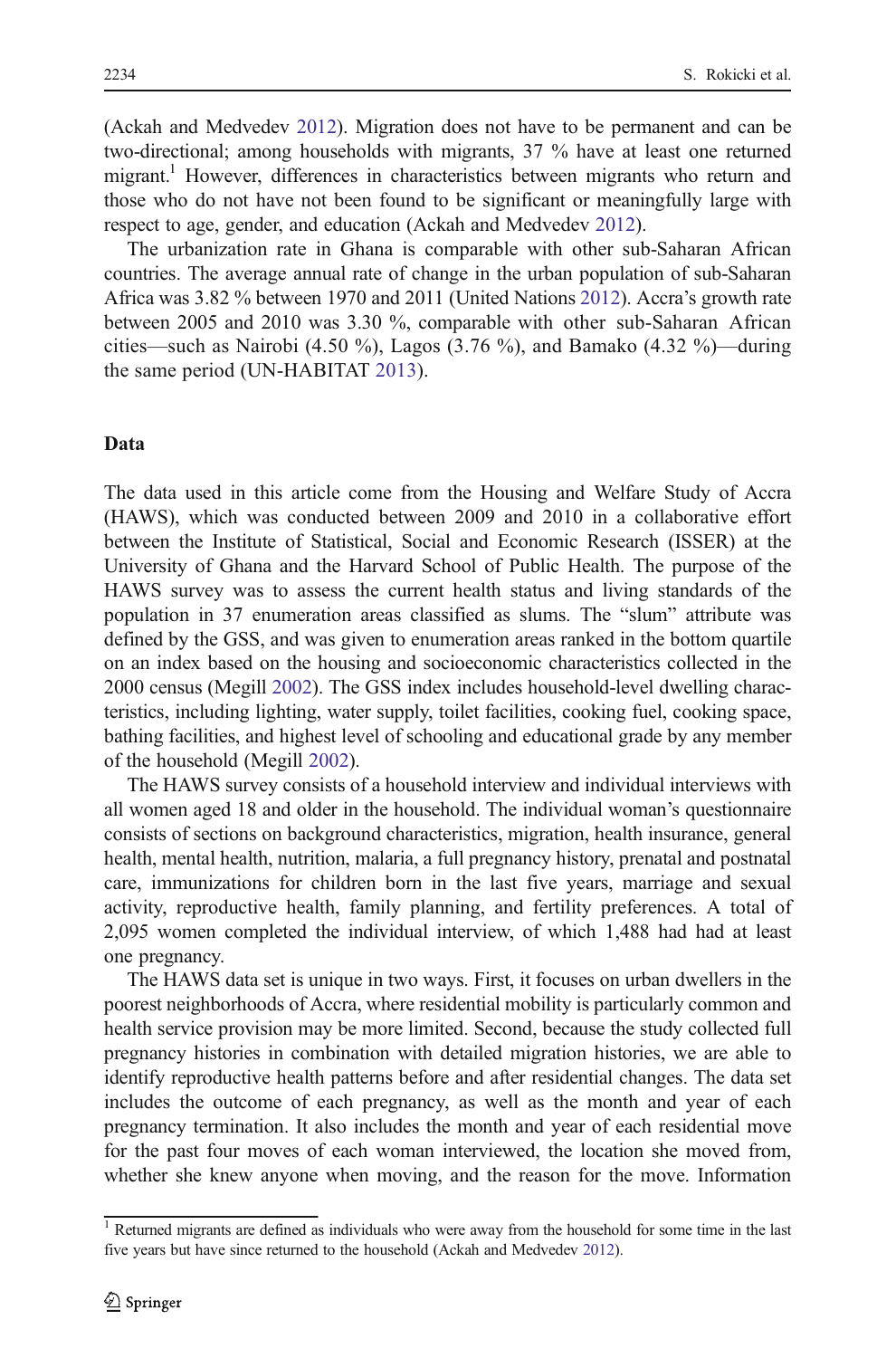about residential duration in data sets such as the Demographic and Health Surveys (DHS) includes information only on duration in current residence, which makes it impossible to link birth outcomes to residential duration.

The HAWS survey interviewed only women in the slum areas of Accra, who may be systematically different from other Accra residents. The DHS in 2008 did not stratify based on slum areas; only 5 of 35 enumeration areas from the 2008 DHS overlapped with the HAWS study area (Montana [2011\)](#page-24-0). Table [1](#page-7-0) compares descriptive statistics for both the HAWS and DHS 2008 surveys for residents ages  $18-49$  in the Greater Accra region and shows t tests for the difference in means. Compared with DHS Accra residents, women in the HAWS data set are less educated and less likely to be Akan or Ewe ethnicity. They have a lower average age at first birth, are less likely to be married, and are more likely to have terminated a pregnancy.<sup>2</sup> However, they do not differ significantly in terms of average number of total children ever born or the length of time at their current residence (the only residential duration information available in the DHS).

About 75 % of women in the complete HAWS data set moved at least once.<sup>3</sup> The average number of moves was 1.59. The most common age to move was in the late teens and early 20s, with the average age of any move at 22.8 years. About 55 % of the sample moved either one or two times over a lifetime. We show the distribution of moves in the sample in Online Resource 1.

Figure [1](#page-8-0) shows a map of Ghana, with all cross-regional moves indicated by arrows from the origin to the destination. The map shows the density of all cross-regional origins and destinations of moves. Although women move to and from regions across the country and abroad, most moves in the sample are to the Greater Accra region. Moving from the Ashanti, Eastern, and Northern regions to the region of Greater Accra are the most popular cross-regional residential moves. This is partly a reflection of the data source in that all women were residing in Accra at the time of the interview, but reiterates the previously mentioned fact that 70 % of moves in Ghana are to urban areas.

The migration history in the HAWS survey includes the location of the past three homes that a woman lived in prior to the current home where the study found her, the month and year of each move, the reason why she moved, and whether she knew someone at her destination when she moved. Figure [2](#page-9-0) provides an overview of the migration patterns observed in the data and also the context for where and why women in this population are moving. Although about 55 % of women moved from Greater Accra (which includes the urban center of Accra), residential moves were observed from all regions of Ghana. The most common reason for moving was improved living conditions, followed closely by marriage. More than 70 % of women knew someone

 $\sqrt{2}$  Measures of variables across data sets were not obtained in the same way for every variable. For example, the DHS asked, "Have you ever had a pregnancy that was terminated?" For the HAWS data, the participant was asked to list every pregnancy and identify the outcome as live, stillbirth, or lost. Reporting bias can act on these measures differently, which makes these rough rather than exact comparisons. Individual sample weights were used to calculate summary statistics of DHS variables.

<sup>&</sup>lt;sup>3</sup> For consistency in both descriptive statistics and analysis, we regard a move to be a "true" move only if it was out of the neighborhood in which the woman was residing. This constituted 85 % of all moves; see Online Resource 1 for the distribution of all types of moves.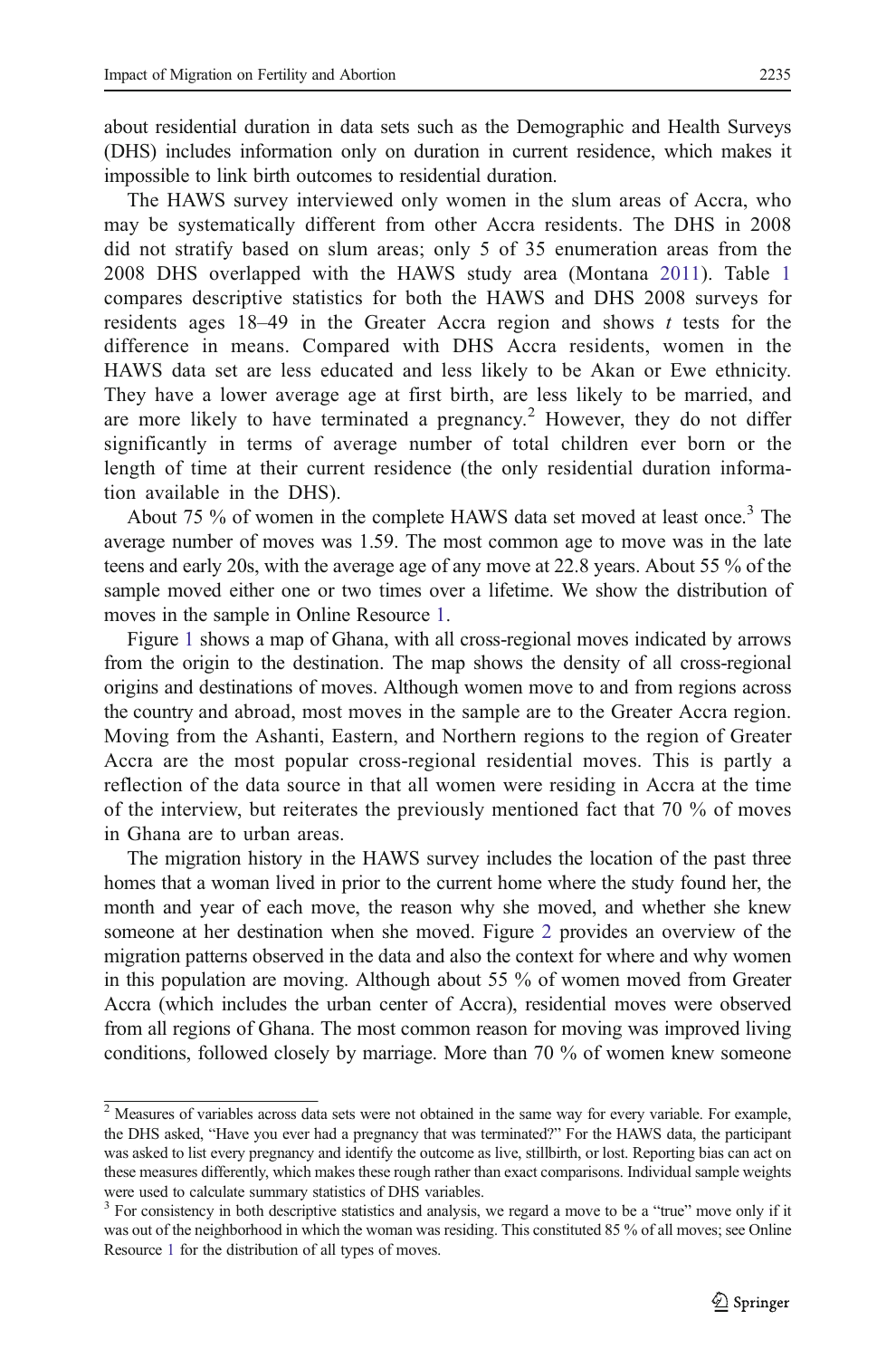|                                     | <b>DHS</b> 2008 <sup>a</sup><br>$(N = 622^b)$ | <b>HAWS</b><br>$(N = 1,797^{\circ})$ | 2-Sample<br>$t$ Test<br>$p$ Value |
|-------------------------------------|-----------------------------------------------|--------------------------------------|-----------------------------------|
| Age (years)                         | 29.996                                        | 28.91                                | .003                              |
| No Education $(\% )$                | 0.084                                         | 0.237                                | < 0001                            |
| Only Primary School (%)             | 0.144                                         | 0.166                                | .113                              |
| At Least Middle School (%)          | 0.772                                         | 0.594                                | < 0001                            |
| Akan $(\% )$                        | 0.436                                         | 0.303                                | < 0001                            |
| Ewe $(\% )$                         | 0.164                                         | 0.112                                | .001                              |
| Ga $(%)$                            | 0.234                                         | 0.246                                | .522                              |
| Other Ethnicity (%)                 | 0.166                                         | 0.338                                | < 0001                            |
| Age at First Birth (years)          | 21.208                                        | 20.457                               | < 0001                            |
| Ever Married (%)                    | 0.648                                         | 0.608                                | .054                              |
| Ever Terminated Pregnancy (%)       | 0.248                                         | 0.351                                | < 0001                            |
| Number Children Ever Born           | 1.689                                         | 1.607                                | .307                              |
| Up to 24 Months at Residence $(\%)$ | 0.156                                         | 0.159                                | .965                              |
| 25–48 Months at Residence (%)       | 0.175                                         | 0.193                                | .348                              |
| 49–72 Months at Residence $(\% )$   | 0.102                                         | 0.110                                | .620                              |
| $>72$ Months at Residence $(\% )$   | 0.360                                         | 0.334                                | .141                              |
| Never Moved $(\% )$                 | 0.194                                         | 0.204                                | .662                              |

<span id="page-7-0"></span>Table 1 Sociodemographic characteristics of female residents of Accra aged 18–49 in the DHS (2008) and HAWS data sets

<sup>a</sup> Ghana Demographic and Health Survey 2008. Sample restricted to women in the Accra region.

<sup>b</sup> Summary statistics calculated using individual sample weights.

<sup>c</sup> Sample restricted to women aged 18–49.

when moving: most commonly, a spouse. However, in many cases, women reported moving to unknown neighborhoods, with almost 30 % of women reporting not knowing anyone in the location to which they moved.

# Analytical Methods

# Total Fertility

The analytical work in this article is divided into three parts. In the first part, we investigate the effect of migration on the total number of children ever born. We use a Poisson model to compare the total fertility of those who had never moved with those who had moved within the area of Greater Accra and with those who had moved from another region. We also compare average cumulative children ever born by mother's age for our sample and the DHS data in order to compare migrants at destination with their nonmigrant counterparts at origin. All analyses were conducted in R (version 3.0.1) and Stata (version 12).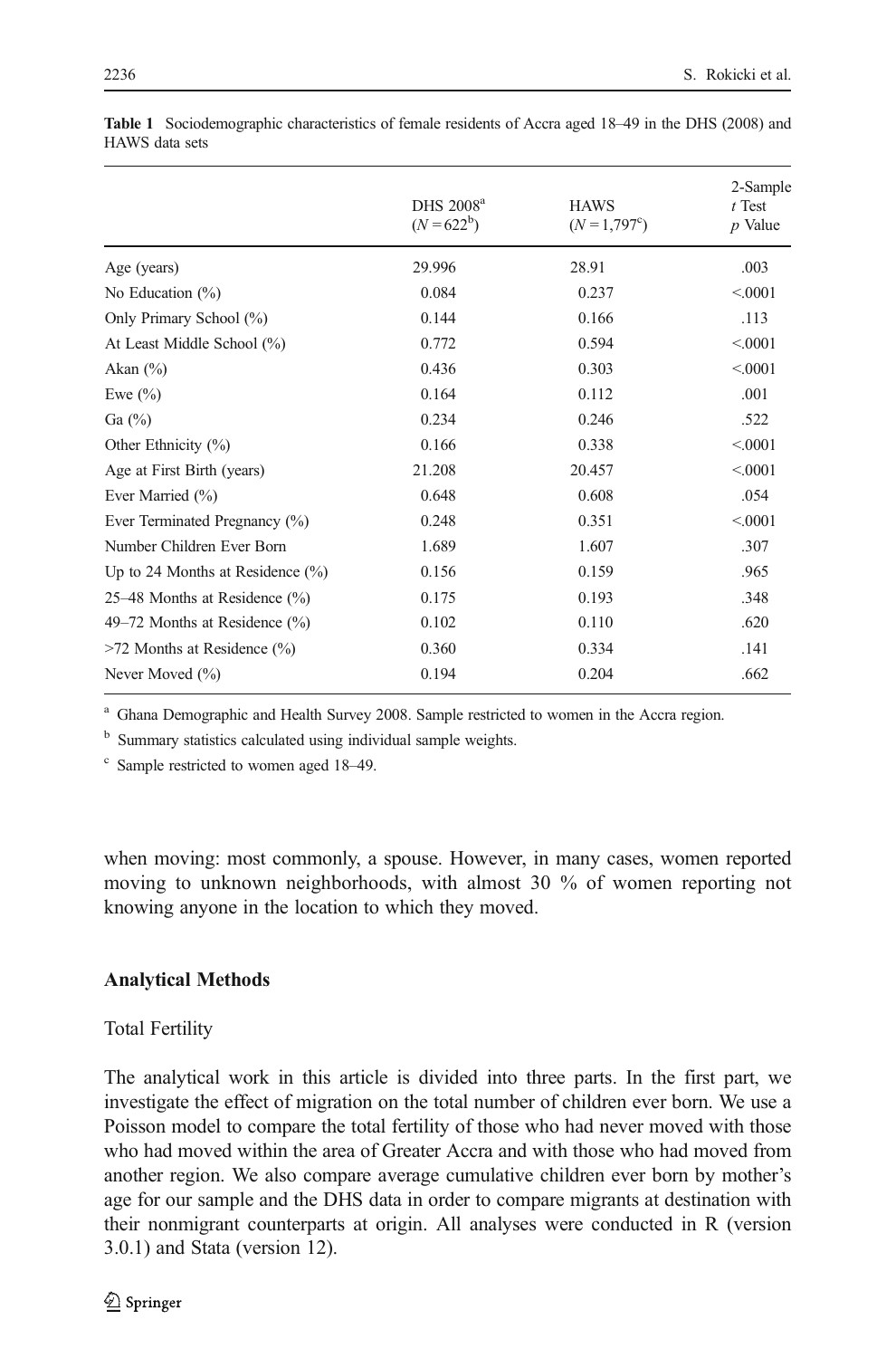<span id="page-8-0"></span>

Fig. 1 Frequency of moves by origin and destination

We conduct Poisson regressions with a log link to investigate whether having moved has an effect on total fertility (Eq.  $(1)$ ).

$$
Y_i \sim Poisson(\lambda_i). \tag{1}
$$

Here,  $Y_i$  is one of three outcomes: the total number of children ever born, children ever born and still alive, or children born since 2005 and still alive. The incidence rate of birth,  $\lambda_i$ , is modeled by our explanatory variables of interest and individual covariates  $\mathbf{X}_i$ :

$$
\lambda_i = \exp(\beta_0 + \beta_1 MovedWithinAccra_i + \beta_2 In-migrated FromOutsideAccra_i + \mathbf{X}_i \gamma), \quad (2)
$$

where MovedWithinAccra<sub>i</sub> is an indicator for whether the individual had moved but only within Accra, and In-migratedFromOutsideAccra<sub>i</sub> is an indicator for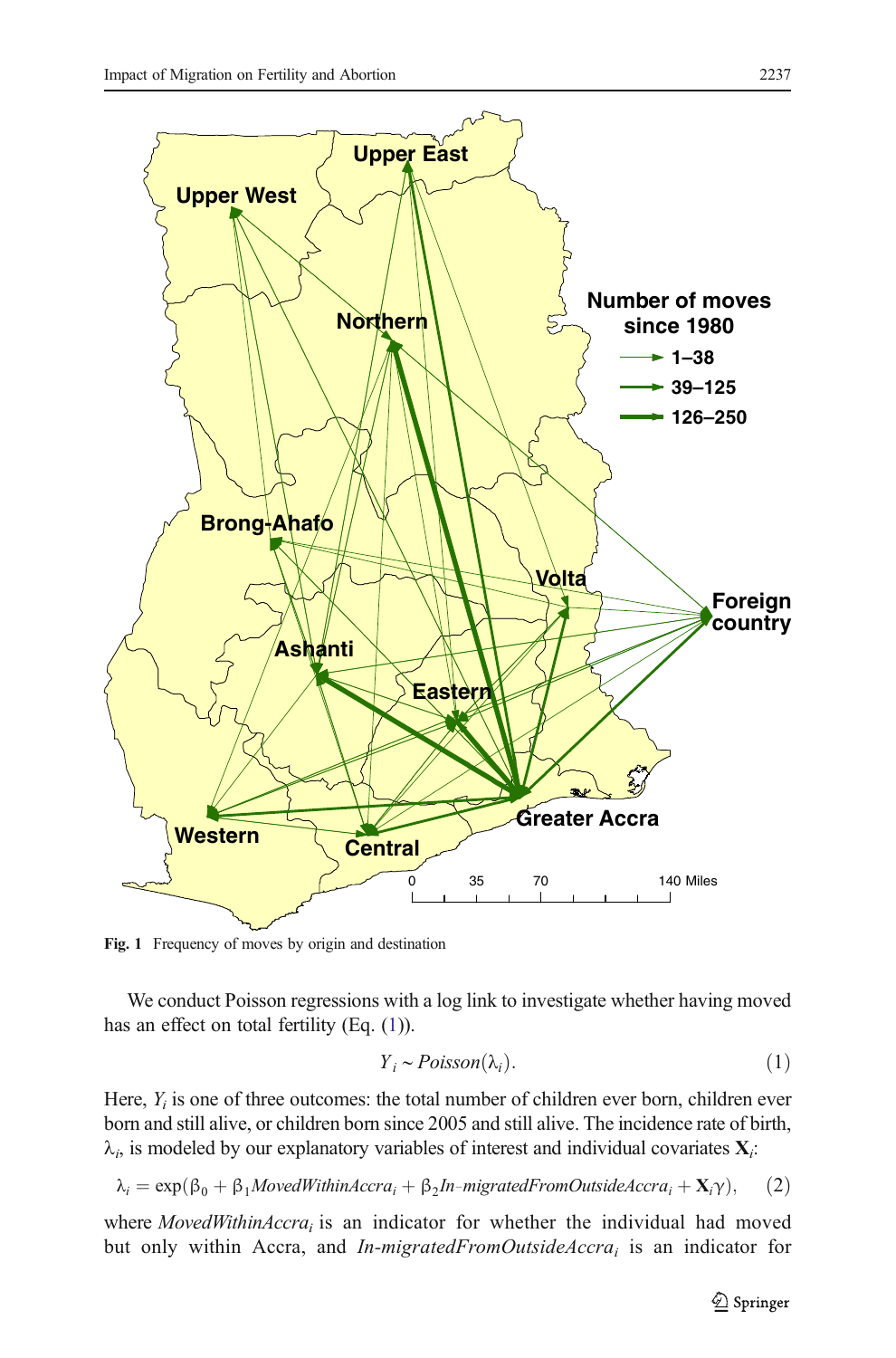<span id="page-9-0"></span>

Fig. 2 Distributions of move characteristics in HAWS sample, clockwise starting from upper left: the region women moved from, the reason given for a past move, the person best known by at the destination before the move, and whether women knew anyone at the destination before the move

whether the individual moved from outside the Greater Accra region to inside the Greater Accra region. The parameters  $\beta_1$  and  $\beta_2$  are the parameters of interest—the effect of moving on completed fertility compared with those who had never moved.  $X_i$  is a vector of individual covariates including mother's age group, ethnicity, education (an indicator for completed at least middle school), and ever married. We also interact age group with education because the effect of age on fertility may differ across education groups. Move status was determined by whether an individual woman claimed to have ever moved outside the neighborhood that she was living in. Moves within the same neighborhood were not determined to be substantial enough to constitute a "true" move and thus were not counted as having moved. We calculate incidence rate ratios with robust standard errors.

### Event-History Analysis for Pregnancy Outcomes

In the second part of the analysis, we conduct an event-history analysis using a person-year data structure. Each person-year between the ages of 15 and 47 and between the years of 1980 and 2009 constitutes an observation in the analysis. We chose these ages and years so that each pregnancy outcome would yield positive probabilities of occurring in our data (Chattopadhyay et al. [2006\)](#page-24-0). Similar to Chattopadhyay et al. ([2006](#page-24-0)), we chose a time interval of one year. Because we are interested in the effect of residential duration on reproductive health outcomes in a given year, we eliminate multiple pregnancy observations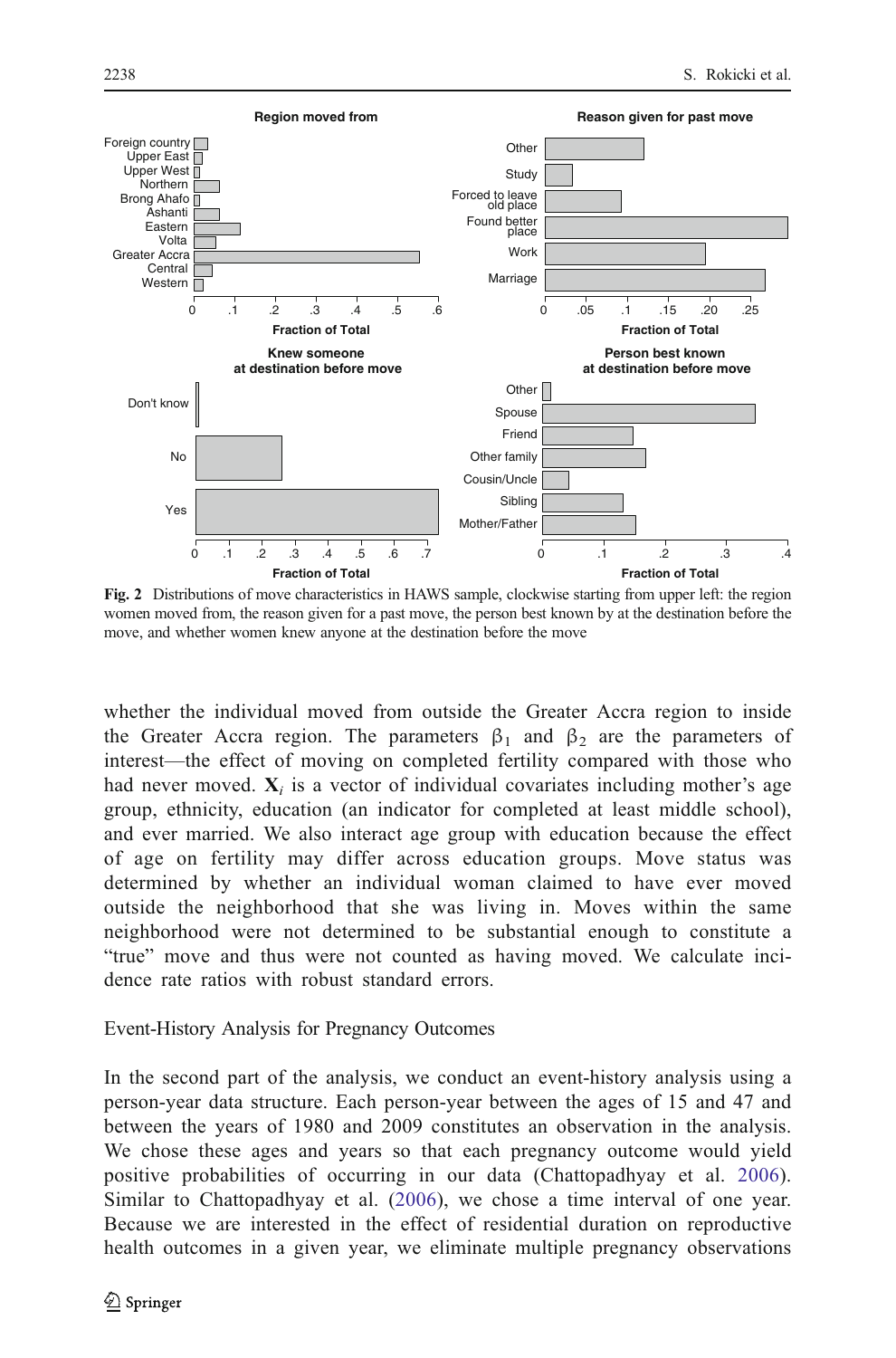that were claimed to have happened in the same year.<sup>4</sup> We compare the risk of pregnancy, live birth, and pregnancy outcomes of those who had moved with a comparison group of never-movers.

The linear probability model is shown in Eq. (3).

$$
Y_{it} = \alpha_1 + \rho_1 Residence(0 - 24mo.)_{it} + \rho_2 Residence(25 - 48mo.)_{it}
$$
  
+  $\rho_3 Residence(49 - 72mo.)_{it} + \rho_4 Residence(> 72mo.)_{it} + \mathbf{X}_{it} \beta + \mathbf{Z}_{i} \gamma + \varepsilon_{it},$  (3)

where  $Y_{it}$  is a binary indicator variable for a pregnancy outcome for individual i in time t,  $X_{it}$  is a vector of individual time-varying controls, and  $Z_i$  is a vector of individual time-invariant controls.

Our parameters of interest are  $\rho_1$ ,  $\rho_2$ ,  $\rho_3$ , and  $\rho_4$ . Residence(0–24mo.)<sub>it</sub> is an indicator of whether individual  $i$  in year  $t$  had been living in their residence between 0 and 24 months, Residence(25–48mo.)<sub>it</sub> is an indicator of an individual i at time t living in their residence between 25 and 48 months, and similarly for the other residential duration–status indicators.  $X_{it}$  is a vector of time-varying covariates, including marital status, an indicator for whether the marriage occurred within the past year, mother's age group, an indicator for whether the woman already has a child, a dummy indicator for whether a previous child had died before time  $t$ , and the period of birth in five-year intervals to control for the time trend.<sup>5</sup> We include the dummy variable for "already had a child" because first and higher-order births belong to different biological and life processes and because first-order births are associated with risk of abortion (Sundaram et al. [2012\)](#page-25-0). These covariates were chosen based on the theoretical model and previous literature (Chattopadhyay et al. [2006](#page-24-0); White et al. [2005](#page-25-0)).  $\mathbb{Z}_i$  is a vector of time-invariant controls that includes both ethnicity and education (an indicator of having finished at least middle school). Again, we interact age group with education because the effect of age on a pregnancy outcome may differ across education groups.

Pregnancy and reproductive health indicators were obtained from detailed pregnancy histories of all women who had given birth. The year of the pregnancy was recorded for all pregnancies on the roster, as well as the outcome of the pregnancy. Induced abortion was differentiated from spontaneous abortion (lost birth or miscarriage) by a positive response to the question, "Did you or someone else put a hand to this pregnancy?" This question, which uses a common euphemism in Accra for induced abortion, was asked only if the outcome of the pregnancy was indicated as a lost birth. However, stigma of abortion is quite high in Ghana, resulting in potentially large measurement error owing to reporting bias. We thus also combine miscarriage and abortion for one estimate of lost birth from either cause. Separate results for miscarriage and abortion are shown in Online Resource 1.

### Accounting for Selection Bias

Finally, in the third part of the analysis, we use individual fixed effects to account for the systematic differences between those who choose to move and those who do not.

 $\frac{4}{4}$  This could be possible if a woman has multiple stillbirths in the same year, for example. It could also be due to measurement error. However, whether the stillbirth happened once or twice in a person-year doesn't affect our analysis because the binary indicator of stillbirth for that person-year is 1, regardless. It is also rare, occurring in only 3.2 % of observations.

<sup>&</sup>lt;sup>5</sup> Results were robust to including year fixed effects instead of period fixed effects.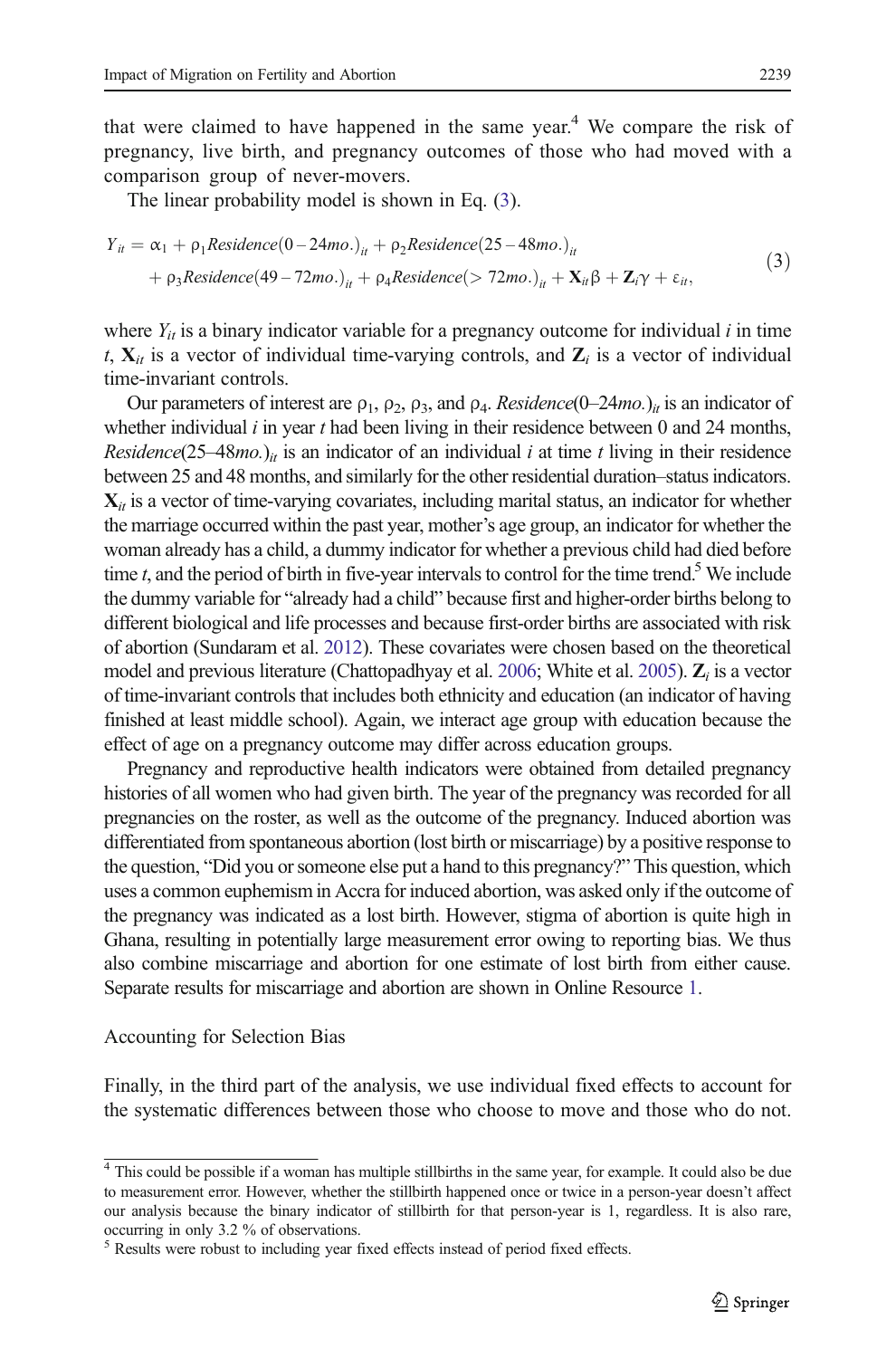Using fixed effects accounts for all characteristics that are unique to that individual and constant over time, including unobserved characteristics such as fertility preferences, risk aversion, and general attitudes. Because we wish to analyze differences observed within each woman over time, our analysis is restricted to women who moved at least once. We thus compare the risk of pregnancy outcomes for each woman before and after moves and then average those over all women in the sample.

The regression Eq. (4) describes our linear probability fixed-effects model:

$$
Y_{ii} = \alpha_i + \rho_1 Residence(0 - 24mo.)_{it} + \rho_2 Residence(25 - 48mo.)_{it}
$$
  
+
$$
\rho_3 Residence(49 - 72mo.)_{it} + \mathbf{X}_{it}\beta + \varepsilon_{it},
$$
 (4)

where  $Y_{it}$  is a binary indicator of pregnancy outcome for individual i in year t;  $\alpha_i$  is the individual fixed effect, which accounts for selection bias;  $Residence(0-24mo.)<sub>it</sub>$  is an indicator of whether individual i in year t had moved in the last  $0-24$  months (and similarly for *Residence*(25–48*mo.*)<sub>it</sub> and *Residence*(49–72*mo.*)<sub>it</sub>); and  $X_{it}$  is the same matrix of time-varying covariates from the previous analyses. The reference category is a residential duration of more than 72 months.

### **Results**

### Total Fertility

We divide women in our sample into three migration status groups: those who never moved ( $N = 530$ ), those who moved in their lifetime but only within Accra ( $N = 455$ ), and those who moved in their lifetime across regions ( $N = 1,108$ ). We show the descriptive statistics for the full data set in Table 2. Those who never moved

Table 2 Sociodemographic characteristics by respondent migration status

|                                                          | Never<br>Moved | Moved Within<br>Accra | In-Migrated From<br>Outside Accra |
|----------------------------------------------------------|----------------|-----------------------|-----------------------------------|
| Sample Size                                              | 530            | 455                   | 1,108                             |
| Ever Married, $N$ $(\%)$                                 | 250 (0.472)    | 324 (0.712)           | 807 (0.728)                       |
| At Least Middle School, $N$ (%)                          | 336 (0.634)    | 287 (0.631)           | 557 (0.503)                       |
| Ethnicity: Akan, $N$ (%)                                 | 73 (0.138)     | 124(0.273)            | 420 (0.379)                       |
| Ethnicity: Ewe, $N$ (%)                                  | 49 (0.092)     | 47(0.103)             | 140 (0.126)                       |
| Ethnicity: Ga, $N$ (%)                                   | 291 (0.549)    | 174 (0.382)           | 89 (0.080)                        |
| Ethnicity: Other, $N$ (%)                                | 117(0.221)     | 110(0.242)            | 459 (0.414)                       |
| Age (years), Mean (SD)                                   | 31.02 (13.53)  | 35.55 (14.19)         | 33.63 (14.19)                     |
| Total Children Ever<br>Born, Mean (SD)                   | 1.68(2.19)     | 2.44(2.47)            | 2.20(2.323)                       |
| Total Ever Born and Still<br>Alive, Mean (SD)            | 1.52(1.97)     | 2.21(2.19)            | 1.96(2.02)                        |
| Total Ever Born and Still<br>Alive Since 2005, Mean (SD) | 0.27(0.56)     | 0.40(0.71)            | 0.40(0.64)                        |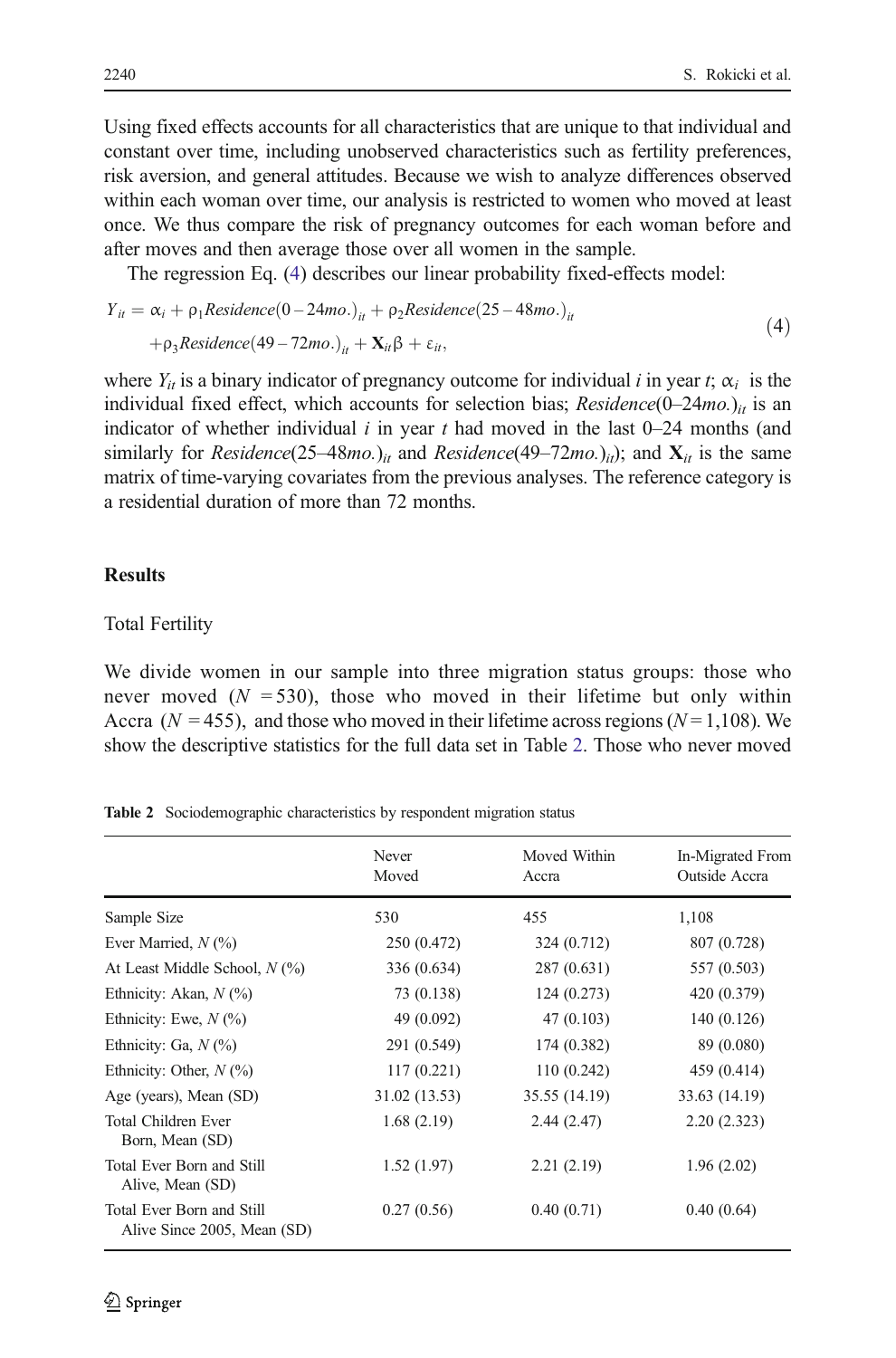

Fig. 3 Average cumulative children ever born in HAWS sample and DHS 2008 samples

were younger, were less likely to be married, and had fewer total children than those who had moved.

Next, we examine the average cumulative children ever born for those in the HAWS data by migration status and compare with the DHS data by region (Fig. 3). The curves labeled "Never moved," "In-migrated from outside Accra," and "Moved within Accra" come from the HAWS sample, and those labeled by region come from the DHS sample. We see remarkably similar profiles for the HAWS data profiles compared with those in the DHS who live in Greater Accra, regardless of move status. From age 15 to about 35, the observed profiles are directly atop of each other, but those of other regions are dramatically elevated, showing the contrast between rural and urban fertility patterns. A divergence occurs for the HAWS and Greater Accra DHS data following age 35, which may be due to selective, smaller sample sizes of women at those ages in the HAWS data.

Table [3](#page-13-0) shows the results from the Poisson regression models for three outcomes: total children ever born, total children born and still alive, and total children born and still alive since  $2005<sup>6</sup>$  Table [3](#page-13-0) shows the incidence rate ratios for these outcomes, with robust standard errors. The reference category is the group of those who had never moved. None of the estimates for migration status group were significant at the .05 level after the model was adjusted for covariates, including marital status (ever married or not), age, education, an interaction of age and education,

<sup>&</sup>lt;sup>6</sup> The distribution of the outcome of total children ever born by each migration status group is shown in Online Resource 1.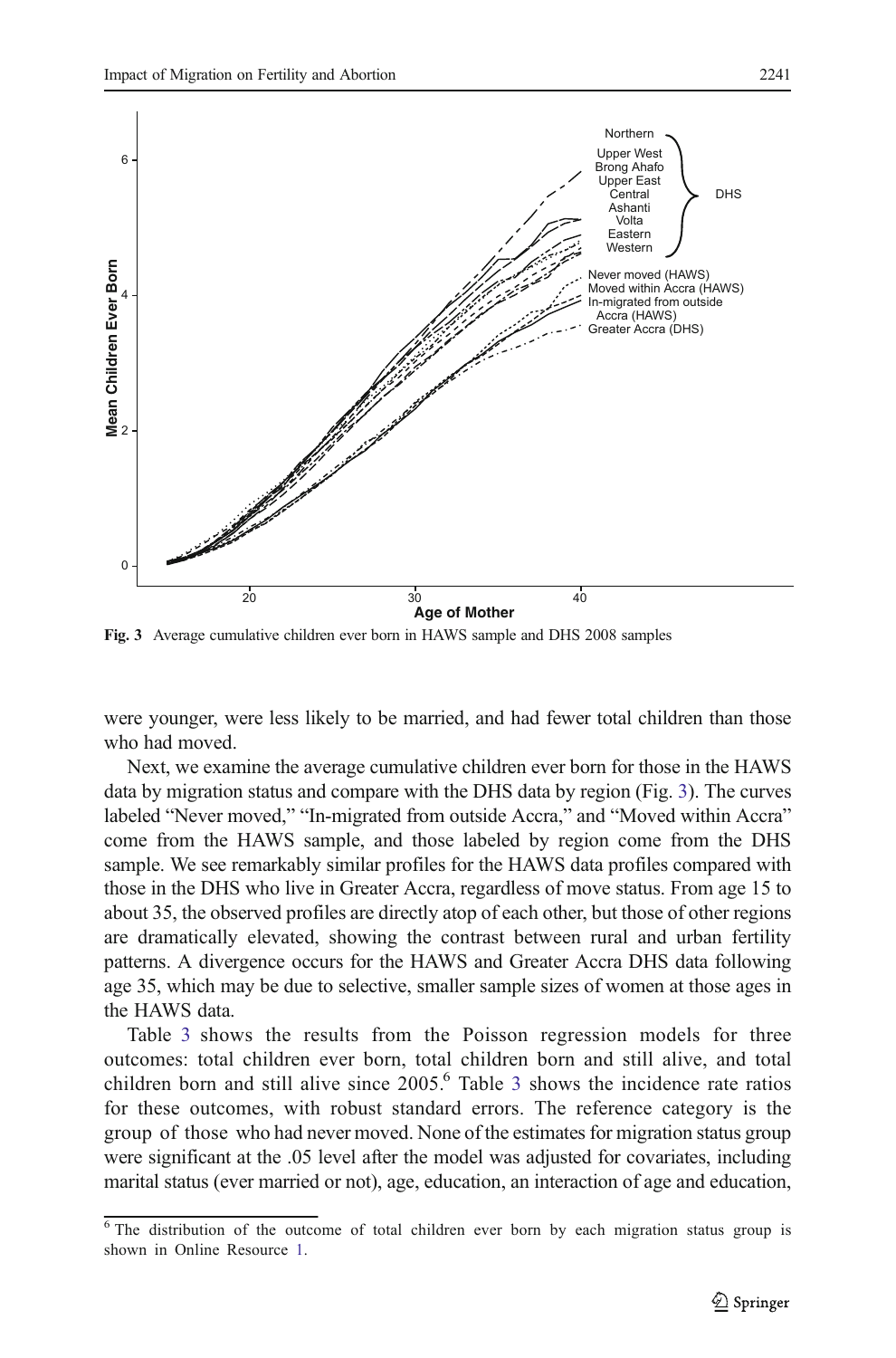<span id="page-13-0"></span>

| 2242 | $\overline{\phantom{a}}$ | ה<br>Rokicki<br>et al. |
|------|--------------------------|------------------------|
|      |                          |                        |

|                                    | <b>Total Ever Born</b> | <b>Total Ever Born</b><br>and Still Alive | Total Ever Born and<br>Alive Since 2005 |
|------------------------------------|------------------------|-------------------------------------------|-----------------------------------------|
| Moved Within Accra                 | 1.026                  | 1.025                                     | $1.215^{\dagger}$                       |
|                                    | (0.049)                | (0.050)                                   | (0.132)                                 |
| In-Migrated From Outside Accra     | 1.013                  | 0.993                                     | 1.045                                   |
|                                    | (0.048)                | (0.048)                                   | (0.105)                                 |
| Ever Married                       | $4.054***$             | $4.263***$                                | 5.835***                                |
|                                    | (0.403)                | (0.397)                                   | (0.732)                                 |
| Age 25-29                          | $1.651***$             | 1.619***                                  | $0.814^{\dagger}$                       |
|                                    | (0.148)                | (0.146)                                   | (0.100)                                 |
| Age 30-40                          | 2.739***               | $2.566***$                                | $0.610***$                              |
|                                    | (0.218)                | (0.208)                                   | (0.076)                                 |
| Age $>40$                          | 4.156***               | $3.603***$                                | $0.075***$                              |
|                                    | (0.323)                | (0.278)                                   | (0.021)                                 |
| At Least Middle School             | $0.616***$             | $0.599***$                                | $0.757*$                                |
|                                    | (0.062)                | (0.062)                                   | (0.085)                                 |
| At Least Middle $\times$ Age 25–29 | 1.171                  | 1.189                                     | $1.345^{\dagger}$                       |
|                                    | (0.153)                | (0.159)                                   | (0.224)                                 |
| At Least Middle $\times$ Age 30–40 | 1.259*                 | 1.352**                                   | $1.569**$                               |
|                                    | (0.142)                | (0.158)                                   | (0.262)                                 |
| At Least Middle $\times$ Age $>40$ | $1.196^{\dagger}$      | 1.328*                                    | 1.103                                   |
|                                    | (0.130)                | (0.148)                                   | (0.477)                                 |
| Ethnicity: Ewe                     | 1.051                  | 1.069                                     | 1.061                                   |
|                                    | (0.055)                | (0.055)                                   | (0.119)                                 |
| Ethnicity: Ga                      | 1.069                  | 1.044                                     | 1.110                                   |
|                                    | (0.050)                | (0.049)                                   | (0.112)                                 |
| Ethnicity: Other                   | 1.003                  | 0.949                                     | 1.028                                   |
|                                    | (0.046)                | (0.043)                                   | (0.094)                                 |
| N                                  | 2,093                  | 2,093                                     | 2,093                                   |

Table 3 Completed fertility incidence rate ratios using Poisson regression of total children ever born, total alive children ever born, and total alive ever born since 2005

Notes: Coefficients displayed are exponentiated to reflect incidence rate ratios (for example, 1.026 is a 2.6 % increase in the rate of children ever born). Reference categories are never-movers, age <25, and Akan ethnicity. Robust standard errors are shown in parentheses.

 $\phi^{\dagger} p < .10; \, \phi^{\dagger} p < .05; \, \phi^{\dagger} p < .01; \, \phi^{\dagger} p < .001$ 

and ethnicity. Goodness-of-fit chi-squared tests for all models were statistically insignificant, indicating that the Poisson model is appropriate and fits the data well.

The predicted number of children ever born was 2.1 for all three migration status groups when all covariates were at their means. This prediction varied depending on women's characteristics. For example, an Akan woman over age 40 who has been married and did not finish primary school had predicted numbers of children of 5.1, 5.3, and 5.2 (respectively) for never-movers, moved within Accra, and in-migrated from outside Accra; and an Akan woman who is under 25, not married, and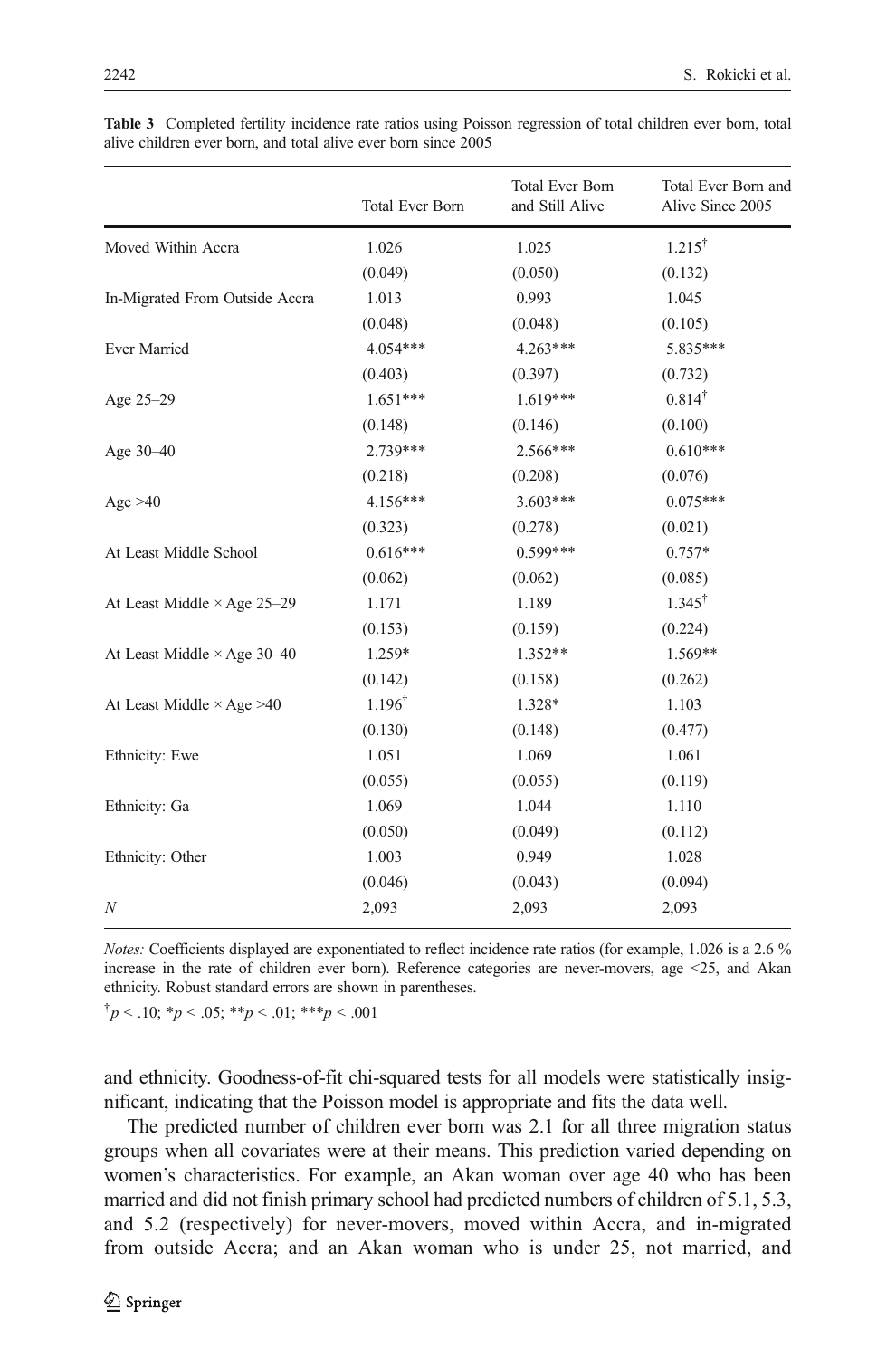did finish primary school had a predicted number of children of 0.19, regardless of migration status.

Risk of Pregnancy and Pregnancy Outcome by Move Status

We create an event-history analysis to investigate the effect of moving on pregnancy in the first 0–5 years post-move. We compare those who moved in the past 0–24, 25–48, 49–72, and >72 months with the group of never-movers. We construct a panel data set, where one observation is a person-year between the ages of 15 to 47 and between the years 1980 and 2009. The final sample size for our data is 31,936 person-years, composed of 2,022 women.<sup>7</sup>

We generate our summary statistics and analysis based on this sample. Our sample contains a total of 3,989 pregnancies. Of these, 3,364 were live births, 520 were lost births (either miscarriage or induced abortions), and 105 were stillbirths. Of the 520 lost births, 206 were identified as induced abortions, and 314 were reported as miscarriages. In total, 350 (17.3 %) women reported at least one lost birth, and the number of lost births per 100 pregnancies was 13. Another 80 women (4.0 %) reported at least one stillbirth, and the number of stillbirths per 100 pregnancies was 2.6. A total of 147 women (7.3 %) reported having at least one induced abortion, and the number of reported abortions per 100 pregnancies was 5.2. Having multiple induced abortions is not uncommon in Ghana (Sundaram et al. [2012](#page-25-0)). A study of a hospital in Accra found that 37 % of the women in the sample who presented with complications from induced abortions had obtained a previous induced abortion (Adanu et al. [2005](#page-24-0)). The measure of abortions per 100 pregnancies is low in our sample compared with other measures from recent urban surveys in Accra: specifically, the Women's Health Study of Accra (11.2/100 pregnancies), and a clinic-based surveillance survey using preceding birth technique (14.0/100 pregnancies), although neither study focused on the slum population (Oliveras et al. [2008](#page-25-0)). For this reason, for all of our analyses, we combine miscarriages and abortions. We show the separate analyses for miscarriages and abortions in Online Resource 1; results for both outcomes follow the same pattern as the combined measure.

Table [4](#page-15-0) shows the descriptive statistics of person-years in the data set, by residential duration. For person-years with a shorter residential duration, women were younger, less likely to be married, and less likely to already have a child than those who had lived in the area longer. However, they were most likely to have married in the past year compared with any other duration and compared with those who had never moved. Women with a residential duration of 0–24 months or 25–48 months were the most likely to experience one of the pregnancy outcomes: a pregnancy, a live birth, an abortion, or a miscarriage.

Because we create the person-year data set, we inevitably have pregnancy years occurring in the same year as moves. For person-years in which a pregnancy occurs, we can distinguish whether the pregnancy or the move came first in the year if both birth month and month of move are not missing.<sup>8</sup> However, for person-years in which a birth

 $\frac{7}{7}$  The process for how we obtained the sample size is described in the Online Resource 1.  $\frac{8}{100}$  Month of move is missing for 84 % of all moves that happen in the same year as the current person-year. Birth month is missing for 25 % of all births. Death month is missing for 56 % of those who died since birth.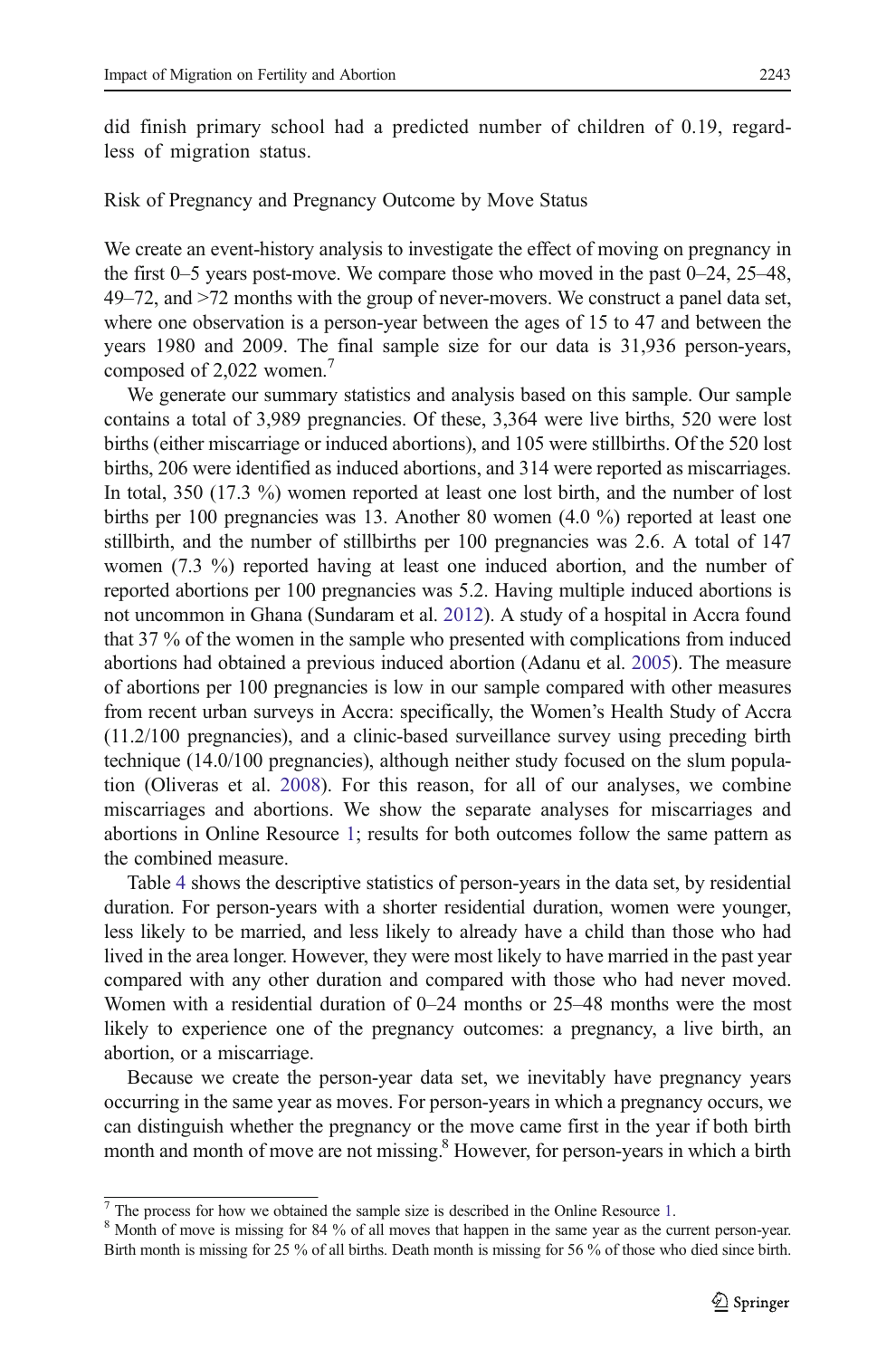<span id="page-15-0"></span>

| Table 4 Sociodemographic characteristics by duration of residence |                                                                                                              |                                                                                                                                      |                                                                                                                                                                                             |                                                                                                                                                                |                                                                                           |                                                                                                                                   |
|-------------------------------------------------------------------|--------------------------------------------------------------------------------------------------------------|--------------------------------------------------------------------------------------------------------------------------------------|---------------------------------------------------------------------------------------------------------------------------------------------------------------------------------------------|----------------------------------------------------------------------------------------------------------------------------------------------------------------|-------------------------------------------------------------------------------------------|-----------------------------------------------------------------------------------------------------------------------------------|
|                                                                   | Duration 0-24 Months                                                                                         | Duration 25-48 Months                                                                                                                | Duration 49-72 Months                                                                                                                                                                       | Duration >72 Months                                                                                                                                            | Never Moved                                                                               | <b>Total</b>                                                                                                                      |
| Age in Years, Mean (SD)                                           | 24.58                                                                                                        | 25.89                                                                                                                                | 26.83                                                                                                                                                                                       | 27.09                                                                                                                                                          | 25.03                                                                                     | 26.29                                                                                                                             |
|                                                                   | (6.987)                                                                                                      | (7.299)                                                                                                                              | (7.589)                                                                                                                                                                                     |                                                                                                                                                                |                                                                                           |                                                                                                                                   |
| At Least Middle School, N (%)                                     |                                                                                                              |                                                                                                                                      |                                                                                                                                                                                             |                                                                                                                                                                |                                                                                           | $(8.564)$<br>18,111                                                                                                               |
|                                                                   |                                                                                                              |                                                                                                                                      |                                                                                                                                                                                             |                                                                                                                                                                |                                                                                           |                                                                                                                                   |
| Married, N (%)                                                    | 2,199<br>$(0.597)$<br>$(1.979$<br>$(0.537)$<br>$(0.128)$<br>$(0.128)$<br>$(0.020)$<br>$(0.466)$<br>$(0.466)$ | 1,867<br>(0.599)<br>(0.596)<br>(0.699)<br>(0.693<br>(0.0054)<br>(0.0025)<br>(0.0025)<br>(0.0059)<br>(0.0059)<br>(0.0059)<br>(0.0059) | 1,381<br>(0.595)<br>1,445<br>(0.622)<br>109                                                                                                                                                 | $(9.143) \n9.240\n9.51\n(0.540)\n(0.561)\n(0.051)\n(0.051)\n(0.052)\n(0.052)\n(0.054)\n(0.056)\n(0.056)\n(0.057)\n(0.057)\n(0.034)\n(0.040)\n(0.040)\n(0.040)$ | $(8.403)3,4240.582)0.4032,4012,4032,5032,5732,5732,5732,6033,6037,6003600860086002612612$ | $(0.567)$<br>17,232<br>1910<br>1,910                                                                                              |
|                                                                   |                                                                                                              |                                                                                                                                      |                                                                                                                                                                                             |                                                                                                                                                                |                                                                                           |                                                                                                                                   |
| Married in Past Year, N (%)                                       |                                                                                                              |                                                                                                                                      |                                                                                                                                                                                             |                                                                                                                                                                |                                                                                           |                                                                                                                                   |
|                                                                   |                                                                                                              |                                                                                                                                      |                                                                                                                                                                                             |                                                                                                                                                                |                                                                                           |                                                                                                                                   |
| Previous Child Died, $N$ (%)                                      |                                                                                                              |                                                                                                                                      |                                                                                                                                                                                             |                                                                                                                                                                |                                                                                           |                                                                                                                                   |
|                                                                   |                                                                                                              |                                                                                                                                      |                                                                                                                                                                                             |                                                                                                                                                                |                                                                                           |                                                                                                                                   |
| Already Have Child, $N$ (%)                                       |                                                                                                              |                                                                                                                                      |                                                                                                                                                                                             |                                                                                                                                                                |                                                                                           |                                                                                                                                   |
|                                                                   |                                                                                                              |                                                                                                                                      |                                                                                                                                                                                             |                                                                                                                                                                |                                                                                           |                                                                                                                                   |
| Ethnicity: Akan, N (%)                                            |                                                                                                              |                                                                                                                                      |                                                                                                                                                                                             |                                                                                                                                                                |                                                                                           |                                                                                                                                   |
|                                                                   |                                                                                                              |                                                                                                                                      | $\begin{array}{l} (0.047) \\ 66 \\ (0.028) \\ (1.373 \\ (0.591) \\ (1.40 \\ (0.060) \\ (0.018) \\ (0.018) \\ (0.028) \\ (0.054) \\ (0.054) \\ (0.054) \\ (0.054) \\ (0.054) \\ \end{array}$ |                                                                                                                                                                |                                                                                           | $(0.060)$ $(0.028)$ $(0.028)$ $(0.520)$ $(0.520)$ $(0.032)$ $(0.044)$ $(0.041)$ $(0.017)$ $(0.017)$ $(0.041)$ $(0.041)$ $(0.041)$ |
| Ethnicity: Ewe, N (%)                                             | $\begin{array}{c} (0.067) \\ 69 \end{array}$                                                                 |                                                                                                                                      |                                                                                                                                                                                             |                                                                                                                                                                |                                                                                           |                                                                                                                                   |
|                                                                   |                                                                                                              |                                                                                                                                      |                                                                                                                                                                                             |                                                                                                                                                                |                                                                                           |                                                                                                                                   |
| Ethnicity: Ga, $N$ $\left(^{o}_{{0}}\right)$                      |                                                                                                              |                                                                                                                                      |                                                                                                                                                                                             |                                                                                                                                                                |                                                                                           |                                                                                                                                   |
|                                                                   | $(0.019)$<br>$92$<br>$(0.025)$<br>$185$<br>$(0.050)$<br>$546$                                                |                                                                                                                                      |                                                                                                                                                                                             |                                                                                                                                                                |                                                                                           |                                                                                                                                   |
| Ethnicity: Other, N (%)                                           |                                                                                                              |                                                                                                                                      |                                                                                                                                                                                             |                                                                                                                                                                |                                                                                           |                                                                                                                                   |
|                                                                   |                                                                                                              |                                                                                                                                      |                                                                                                                                                                                             |                                                                                                                                                                |                                                                                           |                                                                                                                                   |
| Pregnancy, $N(%$                                                  |                                                                                                              |                                                                                                                                      |                                                                                                                                                                                             |                                                                                                                                                                |                                                                                           |                                                                                                                                   |
|                                                                   | (0.148)                                                                                                      | (0.141)                                                                                                                              | (0.136)                                                                                                                                                                                     | (0.123)                                                                                                                                                        | (0.104)                                                                                   | (0.125)                                                                                                                           |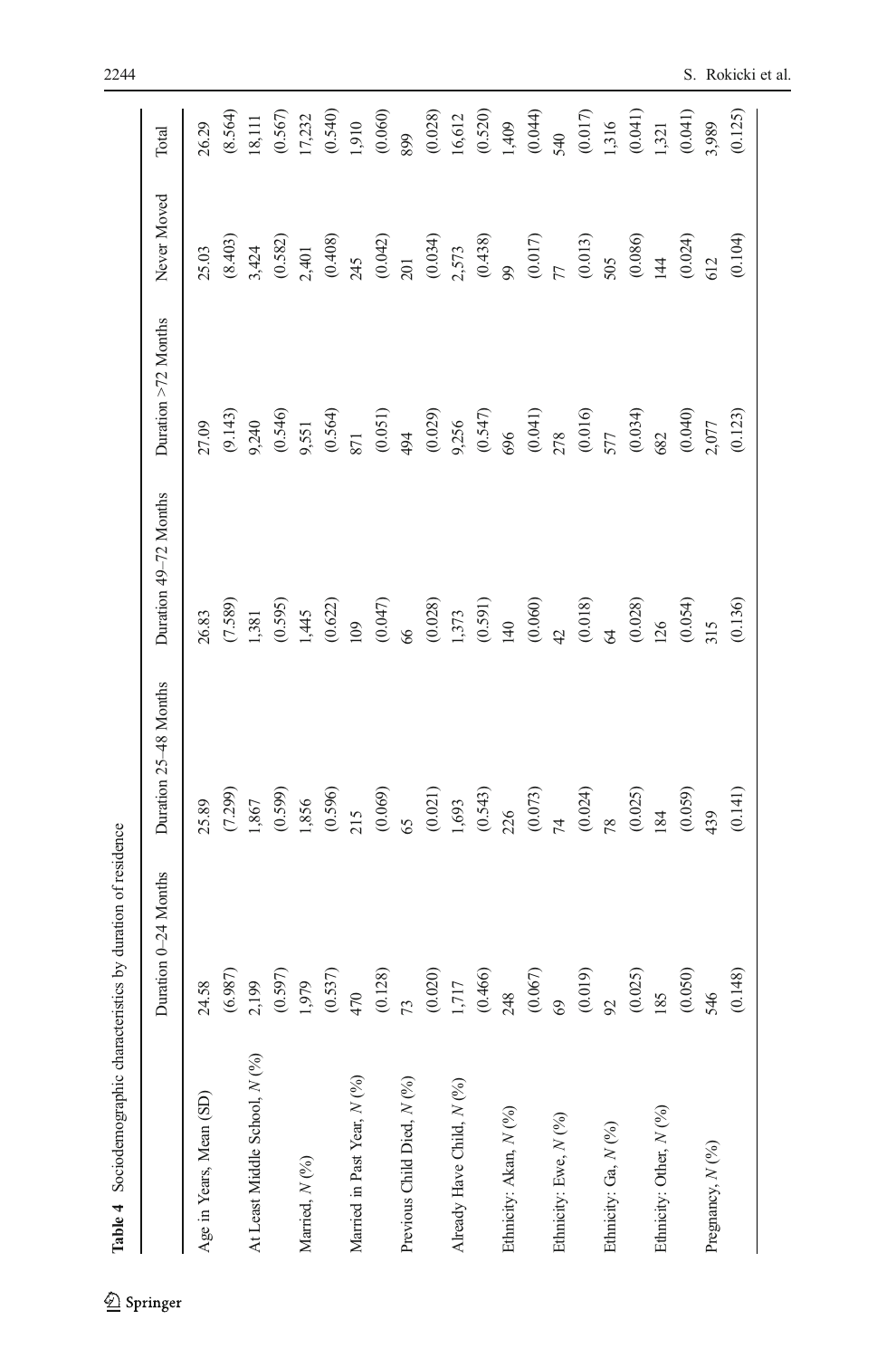| Ξ |  |
|---|--|

|                     | uration 0-24 Months | Duration 25-48 Months                                                                                 | Duration 49–72 Months                                                                      | Duration $>72$ Months                                                      | Never Moved                                                                                                  | Total                                                                             |
|---------------------|---------------------|-------------------------------------------------------------------------------------------------------|--------------------------------------------------------------------------------------------|----------------------------------------------------------------------------|--------------------------------------------------------------------------------------------------------------|-----------------------------------------------------------------------------------|
| Live Birth, $N$ (%) | 32                  |                                                                                                       |                                                                                            |                                                                            |                                                                                                              |                                                                                   |
|                     |                     |                                                                                                       |                                                                                            |                                                                            |                                                                                                              | 3,364<br>(0.105)<br>520                                                           |
| Lost Birth, $N$ (%) | $0.117$<br>9        |                                                                                                       |                                                                                            |                                                                            |                                                                                                              |                                                                                   |
|                     | (0.027)             | $\begin{array}{c} 364 \\ (0.117) \\ 66 \\ (0.021) \\ 29 \\ (0.009) \\ 37 \\ (0.012) \\ 9 \end{array}$ | 269<br>(0.116)<br>(0.016)<br>36<br>(0.005)<br>10<br>10<br>10<br>10<br>10<br>2,322<br>2,322 | 1,768<br>(0.104)<br>(0.015)<br>248<br>(0.005)<br>936<br>56,009)<br>56,004) | 531<br>$(0.090)$<br>$(0.012)$<br>$(3.3)$<br>$(0.006)$<br>$(0.006)$<br>$(0.0002)$<br>$(0.0002)$<br>$(0.0002)$ | $\begin{array}{c} (0.016) \\ 206 \\ (0.006) \\ 314 \\ (0.010) \\ 105 \end{array}$ |
| Abortion, N (%)     |                     |                                                                                                       |                                                                                            |                                                                            |                                                                                                              |                                                                                   |
|                     | (110.011)           |                                                                                                       |                                                                                            |                                                                            |                                                                                                              |                                                                                   |
| Miscarriage, N (%)  |                     |                                                                                                       |                                                                                            |                                                                            |                                                                                                              |                                                                                   |
|                     | (910, 0)            |                                                                                                       |                                                                                            |                                                                            |                                                                                                              |                                                                                   |
| Stillbirth, N (%)   | $\overline{5}$      |                                                                                                       |                                                                                            |                                                                            |                                                                                                              |                                                                                   |
|                     | (100, 0)            | (0.003)                                                                                               |                                                                                            |                                                                            |                                                                                                              | $(0.003)$<br>31,936                                                               |
| Observations        | .684                | 3,115                                                                                                 |                                                                                            |                                                                            |                                                                                                              |                                                                                   |
|                     |                     |                                                                                                       |                                                                                            |                                                                            |                                                                                                              |                                                                                   |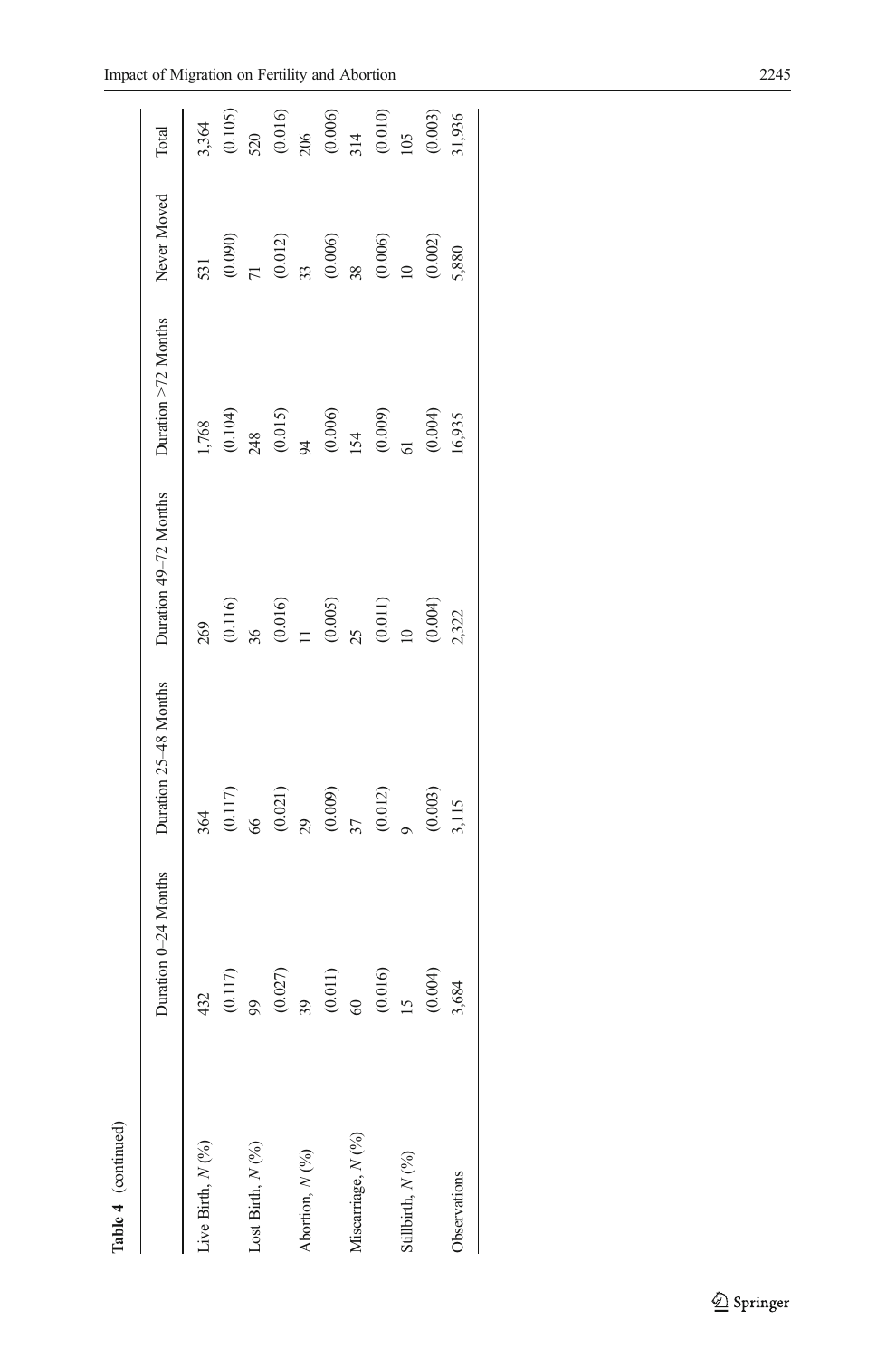did not occur, it does not make sense to infer which event came first. Thus, we do not want to induce bias by categorizing our explanatory variable by our outcome variable. Therefore, the coefficient on  $\rho_1$  should be interpreted as an association between a migration and pregnancy outcome that occurred in the same year, not a causal effect of moving on pregnancy.

The results from the linear probability multivariate models for all outcomes are shown in Table [5](#page-18-0). Logistic models were substantively similar to linear probability models, and results are shown in Online Resource 1. The risk of pregnancy for women who had moved in the past 0–24 months and 25–48 months (compared with those who had never moved) was elevated by 2.7 and 1.9 percentage points, respectively, with no significant change in risk of live birth. The risk of lost birth for women who had moved in the past 0–24 and 25–48 months was also highly significantly elevated—by 1.5 and 0.90 percentage points, respectively. There was no significant effect of any residential duration on stillbirth compared with never-movers. When all covariates were at their means, the change in risk of pregnancy represented an increase from 11.7 % for nevermovers to 13.6 % for those with a residential duration of 25–48 months (risk ratio of 1.17), and the change in risk of lost birth represented an increase from 1.1 % for nevermovers to 2.0 % for those with a residential duration of 25–48 months (risk ratio of 1.8). The increase in risk of lost birth was more than proportional to the increase in risk of pregnancy. By contrast, the increase in risk of live birth for the same groups was 10.3 % to 11.3 %—a risk ratio of 1.1, which is less than proportional to the increase in risk of pregnancy.

Consistent with previous literature, the mother's age of 30 and older was negatively associated with pregnancy and live birth compared with those younger than age 25, for those with only primary education or less. Having completed at least middle school was negatively associated with pregnancy and lost birth in the lowest age group. Being married was positively associated with pregnancy and live birth, but not with lost birth or miscarriage. Having been married within the past year was also positively and strongly significantly associated with pregnancy and live birth.

We show the results graphically in Fig. [4](#page-19-0) with parameter estimates and 95 % confidence intervals for each residential duration compared with those who never moved; the dark horizontal line indicates no change in risk from those who never moved. As residential duration increased, risk of pregnancy, live birth, and lost birth decreased. There was an elevated risk of pregnancy and lost birth for those with a residential duration of 0–24 and 25–48 months compared with those who had never moved, with no elevated risk of live birth.

#### Fixed-Effects Analysis

The results from the fixed-effects analysis, which accounts for selection bias, are shown in Table [6](#page-20-0). As stated earlier, all women who never moved are excluded from this analysis. We find that the first 24 months of residence are associated with a 2.2 percentage point increase (17.7 %) in the likelihood of pregnancy. Subsequently, the likelihood decreases in magnitude when compared with a residential duration of more than 72 months.

The same model was applied to pregnancy outcomes, including live birth, stillbirth, and any lost birth (either abortion or miscarriage). There was no significant association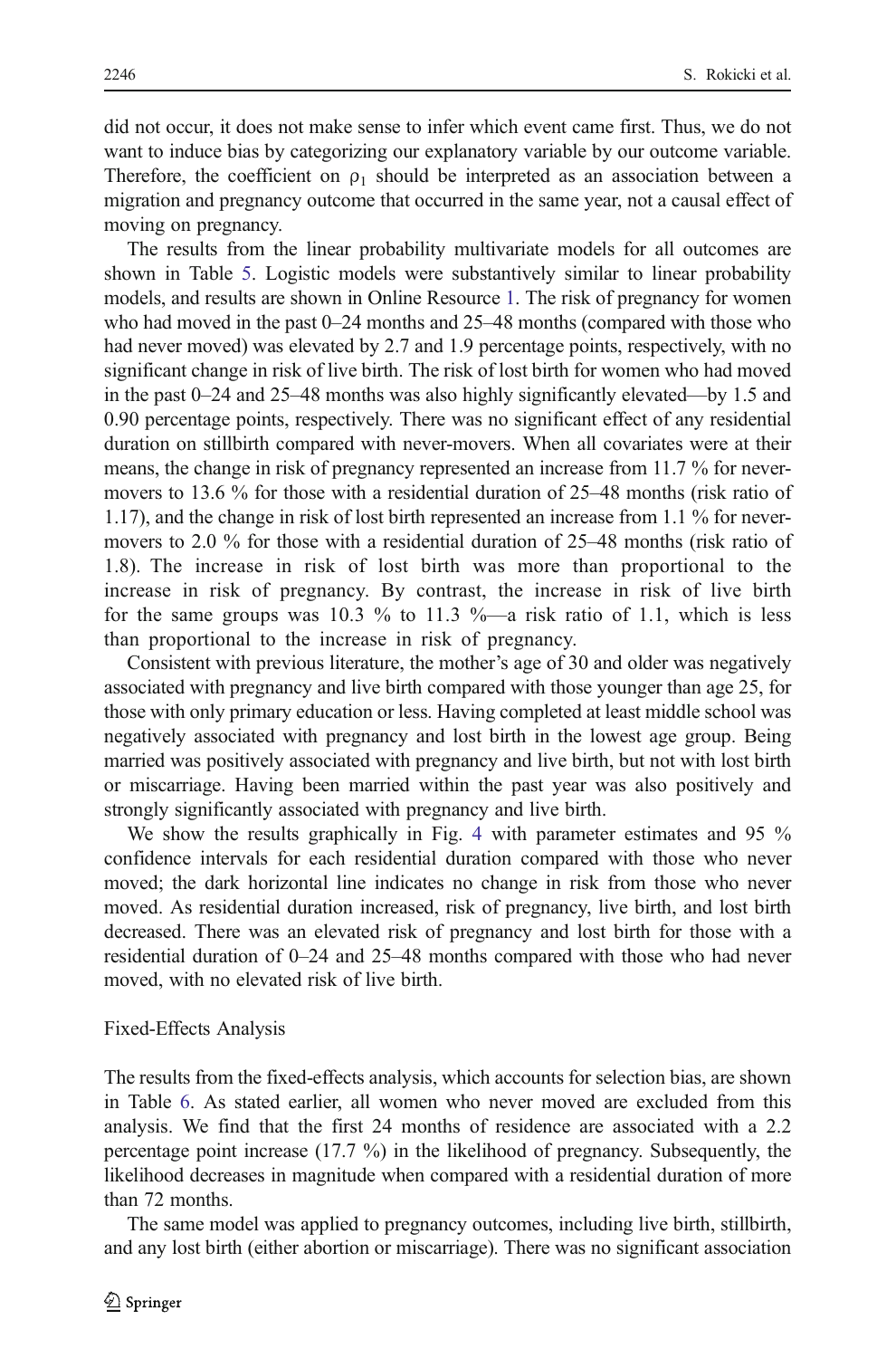|                                    | Pregnancy<br>(1) | Live Birth<br>(2)  | Lost Birth<br>(3)  | Still Birth<br>(4) |
|------------------------------------|------------------|--------------------|--------------------|--------------------|
| Residence 0-24 Months              | $0.027***$       | 0.010              | $0.015***$         | 0.002              |
|                                    | (0.007)          | (0.007)            | (0.003)            | (0.001)            |
| Residence 25-48 Months             | $0.019*$         | 0.010              | $0.009*$           | 0.001              |
|                                    | (0.008)          | (0.007)            | (0.003)            | (0.001)            |
| Residence 49–72 Months             | 0.013            | 0.008              | 0.003              | 0.002              |
|                                    | (0.008)          | (0.007)            | (0.003)            | (0.002)            |
| Residence >72 Months               | 0.004            | $-0.001$           | $0.004^{\dagger}$  | 0.001              |
|                                    | (0.006)          | (0.005)            | (0.002)            | (0.001)            |
| Age 25-29                          | $-0.003$         | $-0.008$           | 0.005              | 0.000              |
|                                    | (0.009)          | (0.008)            | (0.003)            | (0.001)            |
| Age 30-40                          | $-0.056***$      | $-0.055***$        | $-0.002$           | 0.001              |
|                                    | (0.009)          | (0.008)            | (0.003)            | (0.001)            |
| Age $>40$                          | $-0.125***$      | $-0.125***$        | $-0.003$           | 0.003              |
|                                    | (0.011)          | (0.009)            | (0.005)            | (0.003)            |
| At Least Middle School             | $-0.033***$      | $-0.034***$        | 0.001              | $-0.001$           |
|                                    | (0.005)          | (0.005)            | (0.002)            | (0.001)            |
| At Least Middle $\times$ Age 25-29 | $0.030**$        | $0.021*$           | 0.006              | 0.002              |
|                                    | (0.011)          | (0.010)            | (0.005)            | (0.002)            |
| At Least Middle $\times$ Age 30–40 | $0.021*$         | $0.023*$           | 0.000              | $-0.001$           |
|                                    | (0.010)          | (0.009)            | (0.004)            | (0.002)            |
| At Least Middle $\times$ Age >40   | 0.006            | 0.013              | $-0.005$           | $-0.002$           |
|                                    | (0.012)          | (0.009)            | (0.006)            | (0.004)            |
| Previous Child Had Died            | 0.023            | 0.022              | 0.002              | $-0.001$           |
|                                    | (0.015)          | (0.014)            | (0.005)            | (0.002)            |
| Already Had Child                  | $-0.008$         | $-0.003$           | $-0.006^{\dagger}$ | 0.001              |
|                                    | (0.006)          | (0.006)            | (0.003)            | (0.001)            |
| Married                            | $0.117***$       | $0.111***$         | $0.005^{\dagger}$  | 0.002              |
|                                    | (0.007)          | (0.006)            | (0.003)            | (0.001)            |
| Married in Past Year               | $0.064***$       | $0.062***$         | 0.001              | 0.001              |
|                                    | (0.010)          | (0.010)            | (0.004)            | (0.002)            |
| 1985-1989                          | $-0.016$         | $-0.016^{\dagger}$ | 0.001              | $-0.001$           |
|                                    | (0.010)          | (0.009)            | (0.004)            | (0.002)            |
| 1990–1994                          | $-0.040***$      | $-0.048***$        | $0.009*$           | 0.000              |
|                                    | (0.010)          | (0.009)            | (0.004)            | (0.002)            |
| 1995-1999                          | $-0.071***$      | $-0.074***$        | 0.004              | $-0.002$           |
|                                    | (0.009)          | (0.009)            | (0.004)            | (0.002)            |
| 2000-2004                          | $-0.067***$      | $-0.074***$        | $0.008*$           | $-0.001$           |
|                                    | (0.009)          | (0.008)            | (0.004)            | (0.002)            |
| 2005-2009                          | $-0.098***$      | $-0.103***$        | 0.006              | 0.000              |
|                                    | (0.009)          | (0.008)            | (0.004)            | (0.002)            |

<span id="page-18-0"></span>Table 5 Linear probability estimates for effect of residential duration on pregnancy outcome compared with those who had never moved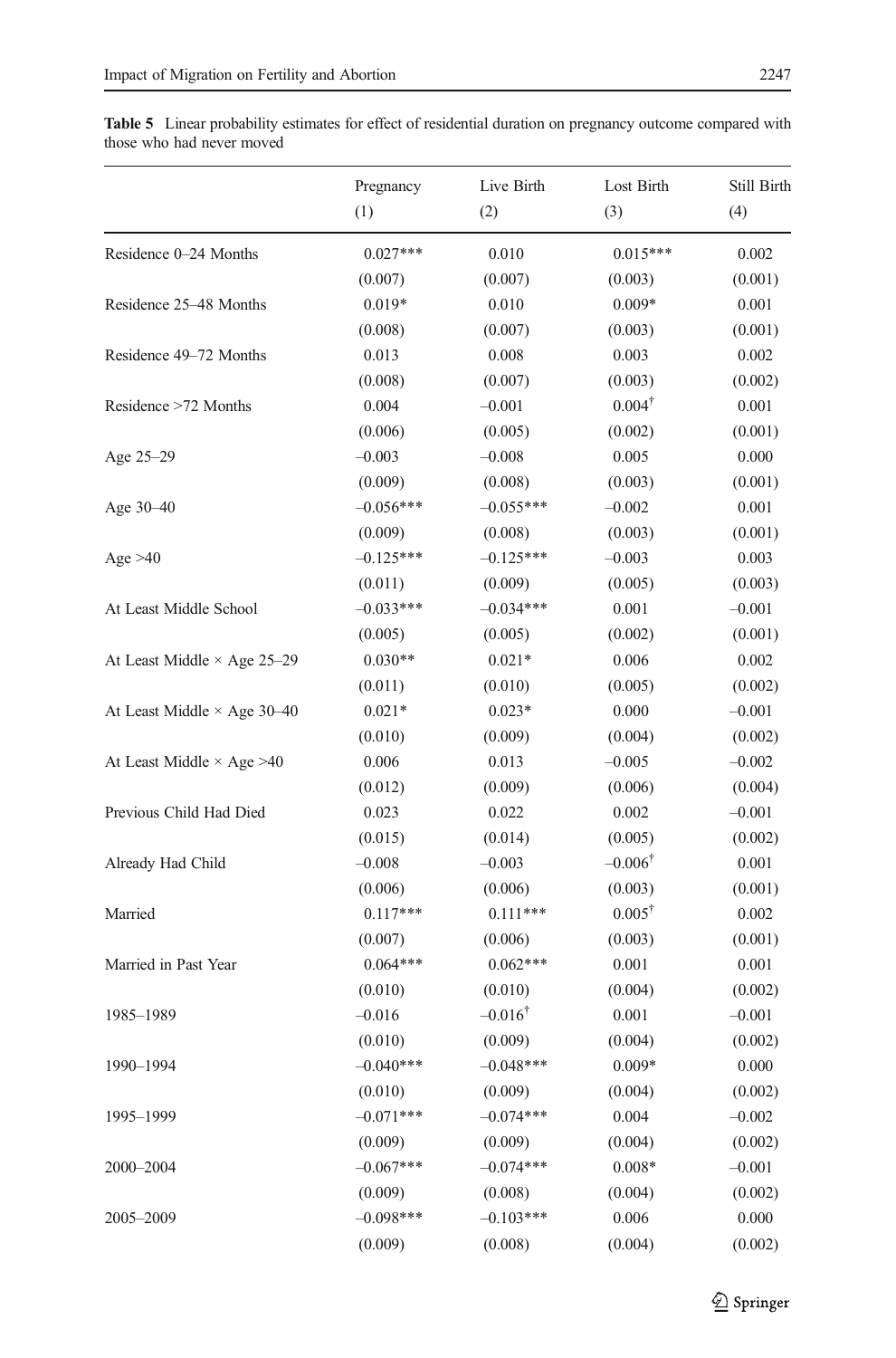|                  | Pregnancy<br>(1)   | Live Birth<br>(2) | Lost Birth<br>(3) | Still Birth<br>(4) |
|------------------|--------------------|-------------------|-------------------|--------------------|
| Ethnicity: Ewe   | 0.004              | 0.002             | 0.002             | 0.000              |
|                  | (0.006)            | (0.005)           | (0.003)           | (0.001)            |
| Ethnicity: Ga    | $0.014**$          | $0.014**$         | 0.001             | $-0.001$           |
|                  | (0.006)            | (0.005)           | (0.003)           | (0.001)            |
| Ethnicity: Other | $-0.010^{\dagger}$ | $-0.003$          | $-0.005*$         | $-0.001$           |
|                  | (0.005)            | (0.005)           | (0.002)           | (0.001)            |
| Constant         | $0.153***$         | $0.145***$        | 0.006             | 0.002              |
|                  | (0.011)            | (0.010)           | (0.004)           | (0.002)            |
| N                | 31,936             | 31,936            | 31,936            | 31,936             |
|                  |                    |                   |                   |                    |

#### <span id="page-19-0"></span>Table 5 (continued)

Notes: Coefficients displayed reflect parameter estimates based on a linear probability model. Reference categories are never-movers, age <25, 1980–1984, and Akan ethnicity. Clustered standard errors are shown in parentheses.

 $\phi^{\dagger} p < .10; \, \phi^{\dagger} p < .05; \, \phi^{\dagger} p < .01; \, \phi^{\dagger} p < .001$ 

between any residential duration with live birth or with stillbirth. The association between the first 24 months of residence and lost birth was positive and significant, at 1.0 percentage points (63 %).



Fig. 4 Risk of fertility outcome by residential duration as compared with those who never moved. Point estimates and 95 % confidence intervals for risk of pregnancy or pregnancy outcome for movers compared with those who had never moved (linear probability models). The dark horizontal line is no change compared with never-movers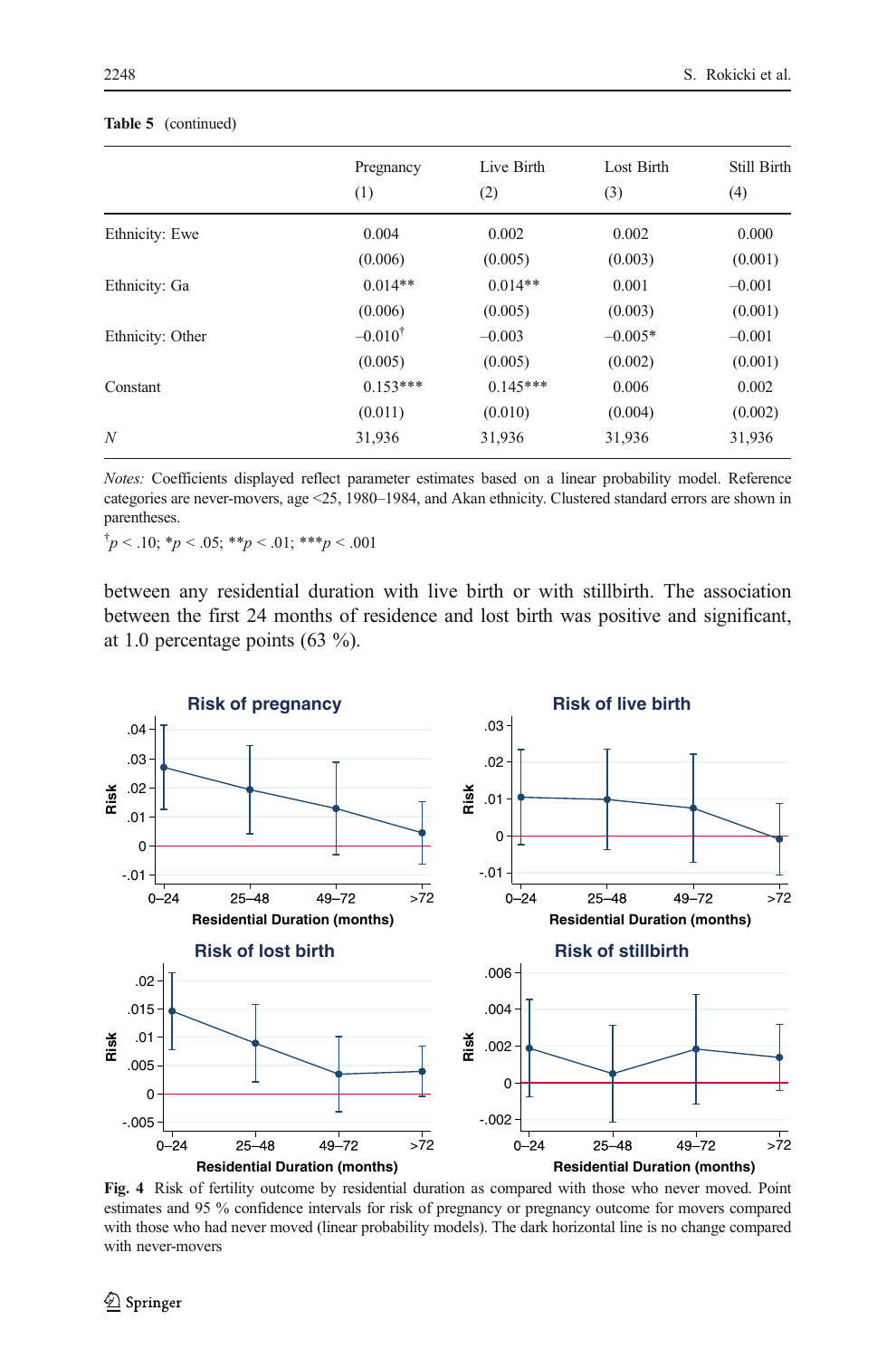|                        | Pregnancy         | Live Birth            | Lost Birth        | Stillbirth |
|------------------------|-------------------|-----------------------|-------------------|------------|
|                        | (1)               | (2)                   | (3)               | (4)        |
| Residence 0-24 Months  | $0.022**$         | $0.011^{\dagger}$     | $0.010**$         | 0.001      |
|                        | (0.007)           | (0.006)               | (0.003)           | (0.001)    |
| Residence 25-48 Months | $0.014^{\dagger}$ | $0.012^{\dagger}$     | 0.004             | $-0.001$   |
|                        | (0.007)           | (0.006)               | (0.003)           | (0.001)    |
| Residence 49-72 Months | 0.010             | 0.011                 | $-0.001$          | 0.000      |
|                        | (0.008)           | (0.007)               | (0.003)           | (0.002)    |
| Age 25-29              | $-0.006$          | $-0.008$              | 0.000             | 0.001      |
|                        | (0.009)           | (0.008)               | (0.004)           | (0.002)    |
| Age 30-40              | $-0.119***$       | $-0.100***$           | $-0.019***$       | 0.000      |
|                        | (0.013)           | (0.012)               | (0.005)           | (0.002)    |
| Age $>40$              | $-0.264***$       | $-0.232***$           | $-0.031***$       | $-0.001$   |
|                        | (0.019)           | (0.017)               | (0.008)           | (0.004)    |
| Previous Child Died    | $-0.006$          | $-0.010$              | 0.003             | 0.000      |
|                        | (0.023)           | (0.022)               | (0.007)           | (0.003)    |
| Already Had Child      | $-0.180***$       | $-0.173***$           | $-0.007*$         | 0.001      |
|                        | (0.008)           | (0.008)               | (0.003)           | (0.001)    |
| Married                | $0.222***$        | $0.211***$            | $0.009^{\dagger}$ | 0.002      |
|                        | (0.012)           | (0.011)               | (0.005)           | (0.002)    |
| Married in Past Year   | $-0.026*$         | $-0.021$ <sup>†</sup> | $-0.004$          | 0.000      |
|                        | (0.012)           | (0.012)               | (0.004)           | (0.002)    |
| Period 1985-1989       | $0.062***$        | $0.057***$            | 0.006             | $-0.001$   |
|                        | (0.012)           | (0.012)               | (0.004)           | (0.002)    |
| Period 1990-1994       | $0.073***$        | $0.056***$            | $0.017***$        | 0.000      |
|                        | (0.014)           | (0.013)               | (0.005)           | (0.002)    |
| Period 1995-1999       | $0.082***$        | $0.066***$            | $0.018**$         | $-0.002$   |
|                        | (0.016)           | (0.015)               | (0.006)           | (0.003)    |
| Period 2000-2004       | $0.127***$        | $0.100***$            | $0.027***$        | 0.001      |
|                        | (0.019)           | (0.017)               | (0.008)           | (0.003)    |
| Period 2005-2009       | $0.132***$        | $0.101***$            | $0.031***$        | 0.001      |
|                        | (0.021)           | (0.020)               | (0.009)           | (0.004)    |
| $\overline{N}$         | 22,307            | 21,021                | 5,859             | 1,548      |
| Number of Clusters     | 1,174             | 1,085                 | 296               | 72         |

<span id="page-20-0"></span>Table 6 Linear probability estimates using individual fixed effects of effect of residential duration on pregnancy outcomes

Notes: Clustered standard errors are shown in parentheses. Coefficients displayed represent parameter estimates based on a linear probability model. All models include individual fixed effects. Reference categories are residential duration >72 months, age <25, and 1980–1984.

 $\phi^{\dagger} p < .10; \, \phi^{\dagger} p < .05; \, \phi^{\dagger} p < .01; \, \phi^{\dagger} p < .001$ 

Consistent with previous research and theory, mother's age over 30 was negatively associated with all outcomes compared with age under 25, while being married was positively significantly associated with the likelihood of pregnancy and live birth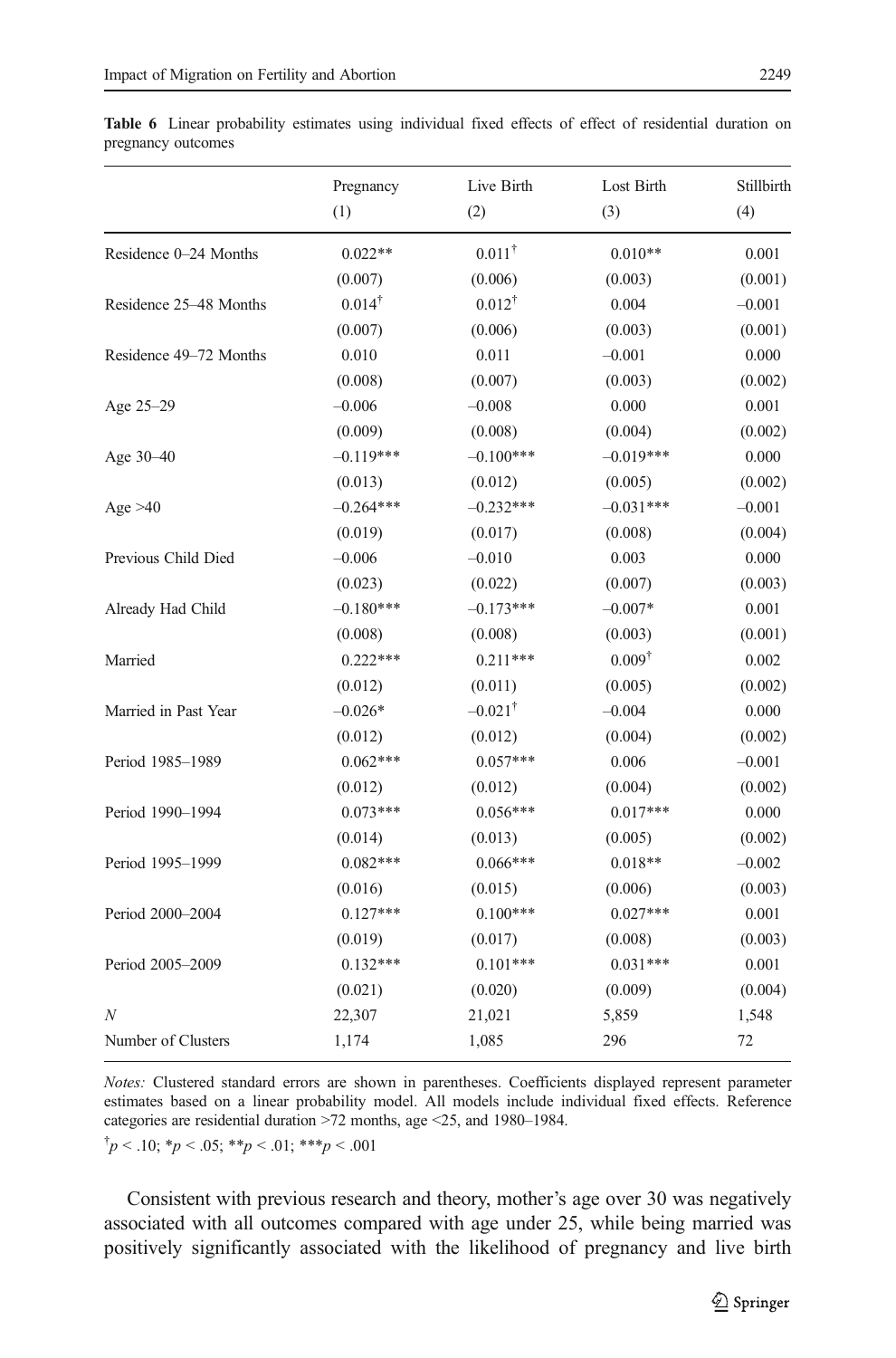(Brockerhoff and Biddlecom [1999;](#page-24-0) Chattopadhyay et al. [2006\)](#page-24-0). Already having a child was negatively associated with the likelihood of having another pregnancy, live birth, or lost birth.

### **Discussion**

This article investigates the relationship between migration and reproductive health outcomes in the modern urban sub-Saharan setting of Accra. We use a unique data set on detailed pregnancy and migration histories collected as part of the Household and Welfare Study of Accra (HAWS) to investigate the effect of migration on the likelihood of pregnancy and live birth, and on the risk of induced abortion, stillbirth, and miscarriage.

We find no difference in total children ever born for those who had never moved, those who had moved within Accra, and those who had in-migrated from outside Accra. Conceptually, these results are consistent with both selection and adaptation mechanisms as influential factors in the impact of migration on sexual behavior and fertility. Those who move to an urban environment may be different than their rural counterparts in their desired fertility. For example, they may seek easier access to modern contraception that can help them reduce their completed fertility. They may desire to invest in better educational opportunities for their children and thus desire a smaller number of children to invest in. Alternatively (and perhaps concurrently), migrants quickly adapt to their new surroundings and adjust their desired fertility and behaviors to match urban natives at destination.

However, we do find an elevated increase of risk of pregnancy and lost birth in the 48 months after migration but no significant increase in live birth in this time period. The change in probability of lost birth represents an increase from 1.1 % for nevermovers to 2.0 % for those that had moved 25–48 months before—almost an 80 % increase. One of the concerns with observing pregnancy outcomes directly after the move is that women could already have been pregnant prior to the move. From this perspective, the results for the period 25–48 months after the move are interesting because the move had to have happened before the pregnancy began.

The findings presented in this article can be interpreted in a number of ways. First, women may increase sexual activity after a move because of their adaptation to the urban slum environment, subsequently find that they do not want the resulting pregnancy at that time, and terminate their pregnancy via induced abortion. Alternatively, sexual behavior may stay the same while desired fertility changes upon moving, resulting in more unwanted pregnancies. If contraception is not used and migration results in increased access to and knowledge of abortive measures, women may choose to use induced abortion to keep their fertility low. Third, the move may result in physical or occupational changes, such as an increase or decrease in weight gain or the carrying of heavy loads or bending, which are risk factors for miscarriage (Florack et al. [1993](#page-24-0)).

Although the results from the basic group comparisons are consistent with both adaption and selection theories, the same is not true for the fixed-effects models for which we are able to account for selection bias. We find that even after reducing the influence of selection, the likelihood of pregnancy is highest in the first 24 months of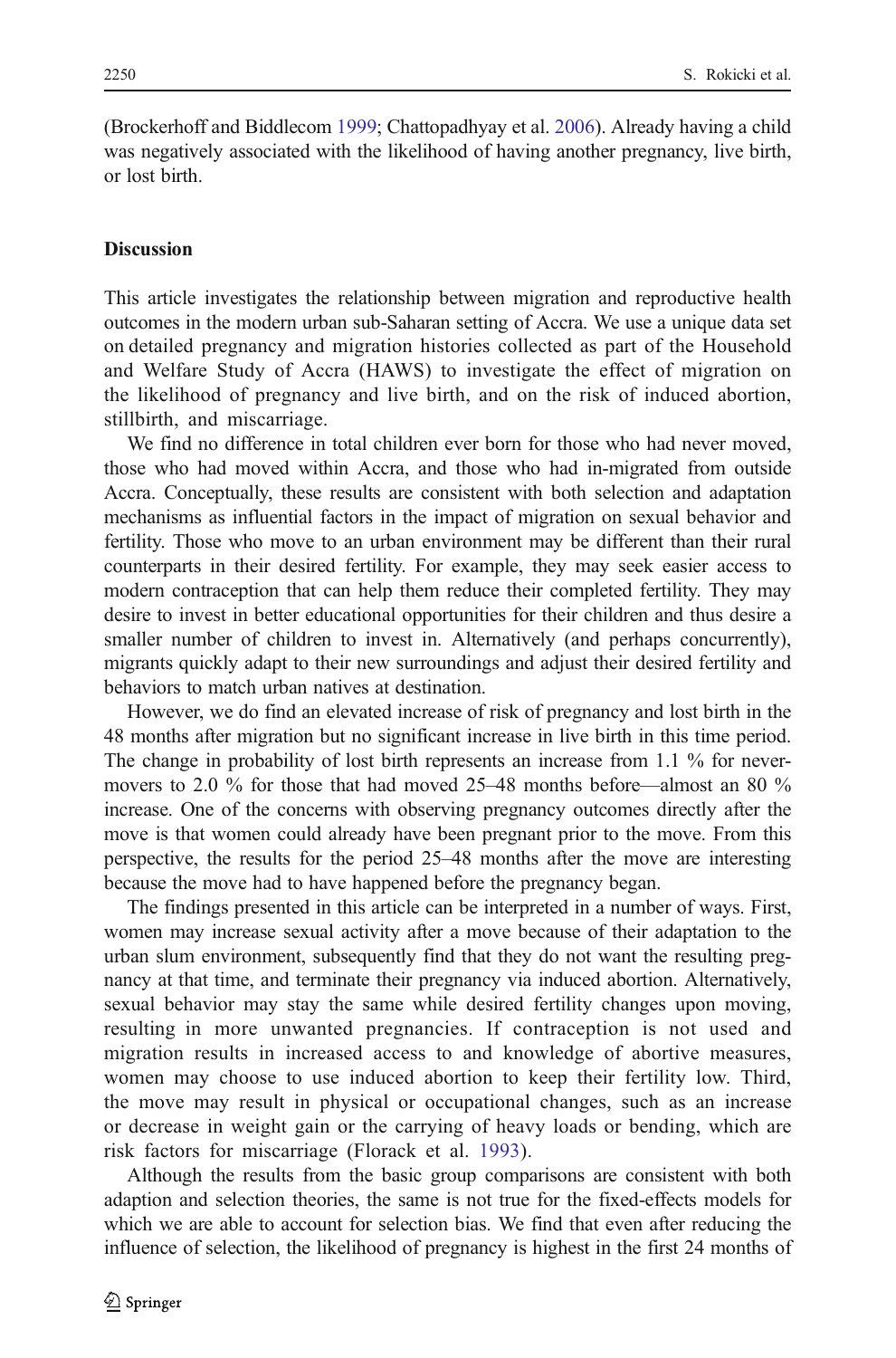residence after a move. Subsequently, the likelihood decreases in magnitude and significance. After controlling for individual fixed effects as well as age, fertility characteristics, marital status, and a time trend, we find that the first 24 months of residence are associated with a 2.2 percentage point increase (17.7 %) in the likelihood of pregnancy. The association between the first 24 months of residence and lost birth was positive and significant, at 1.0 percentage points (61 %). These results are similar to those of the linear event-history model comparing movers with never-movers, which is evidence that selection is not the driving force in the effect of migration on pregnancy outcomes. The results are consistent with the theory of adaptation to the new environment as the cause of the increase in pregnancy and lost birth following a move.

This study has several limitations. The HAWS data are representative of women living in slums in Accra. As we show in this article, this group of women is highly migratory and differs from the Ghanaian average with respect to their education and assets. It is thus not clear whether the results presented would extend to the larger population of women in Ghana.

Additionally, although the level of detail of the HAWS data in regards to migration and pregnancy history is high in comparison with the DHS or other data sources, potential biases remain. First, the data collected in the survey represent the average slum population at a given point in time. By definition, this includes women who just moved into these areas, and women who move out of slums are not included. Thus, the results are representative only of women who stay long enough in the slum for observing completed fertility. If pregnancy or birth make women more likely to migrate out again, we may underestimate the true impact of migration; and if giving birth means that women become less mobile, the opposite would be true. Although the fixed-effects analysis accounts for selection bias, it does not account for women who out-migrate and are lost to follow-up. Because of the nature of the data, we do not have information on women who moved to Accra and subsequently moved away; and we are able to ascertain neither the frequency of such moves nor whether and in which direction this would bias our results.

Second, some women may not report abortion because of stigma, which can lead to reporting bias if the propensity to report is correlated with migrant status. Stigma of abortion is a significant problem in Ghana, and it is very likely that not all abortions were reported in the HAWS data (Sundaram et al. [2012](#page-25-0)).

Third, we may have residual confounding from omitted time-varying factors, such as health status. We also have no data on the reasons why women decided to obtain an abortion, whether this decision was based on health status or choice, or whether abortions were obtained in a clinical setting or in a clandestine setting.

Finally, because of the nature of the data, we can only make associations about pregnancy and pregnancy outcomes that occur for residential durations of 0–24 months. More research should be conducted to disentangle the temporal directionality of the two events among female migrants, for example, with in-depth qualitative interviews. However, for the estimates of residential duration of 25–48 months, we are sure that the move occurred before the pregnancy began. The pattern of high-to-low risk for pregnancy and lost birth outcomes also suggests that the estimates for 0–24 months after a move are indicative of the underlying trend that a move increases the risk of these fertility outcomes.

This study has important policy implications. Abortion has become more common in Ghana, especially among women aged 20–24. In the 2007 Ghana Maternal Health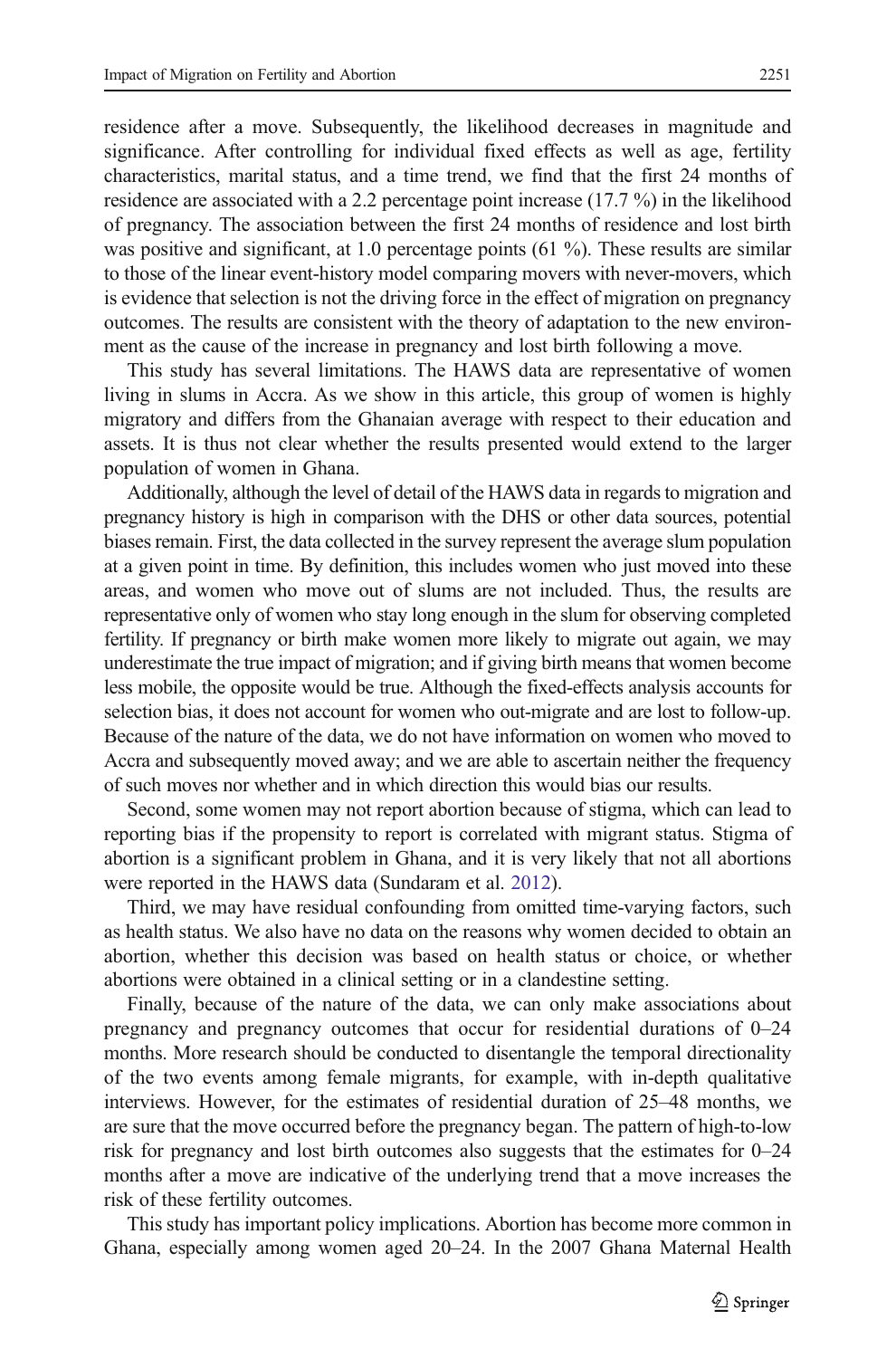<span id="page-23-0"></span>Survey, the number of abortions per 1,000 women was 15 among those aged 15-49 and 25 among those aged 20-24. However, 30 % of abortions occurred in the respondent's home, thus increasing the risk of injury and morbidity to the mother (GSS [2009b\)](#page-24-0). Almost one-half of all abortions obtained in Ghana are unsafe (Sundaram et al. [2012\)](#page-25-0). Unsafe abortion is the second leading cause of maternal mortality in Ghana, at 350 maternal deaths per 100,000 live births (95 % CI, 210–630), which is higher than the average in the developing world (World Health Organization et al. [2012](#page-25-0)). Thus, from a public health point of view, targeting recent migrants by providing both easy access to contraception and information on public hospital services may improve maternal health outcomes. Other studies have connected the legalization of abortion with lower fertility trends (Agyei-Mensah [2006;](#page-24-0) Finlay and Fox [2013](#page-24-0)). These studies have observed that the increase in modern contraception usage in Ghana has not kept pace with the observed declines in fertility, suggesting that the empirical gap could be explained by increased induced abortion. Abortion as a method of birth control has thus been explored as a possible means for women to reduce their completed fertility in Ghana. In this article, we show that a possible conclusion may be that recent migrants are at risk of such induced abortive measures, although more research should be conducted to fully understand the relationship between migration and induced abortion and miscarriage.

The Ghanaian experience may also inform the larger sub-Saharan African context. In sub-Saharan Africa, 14 % of maternal deaths are due to unsafe abortion (WHO [2011\)](#page-25-0). As sub-Saharan Africa's rapid urbanization continues, the concern over the welfare of migrants will become more and more important to policy-makers. Internal migration accounts for more than one-half the growth of cities in Africa (Barrios et al. [2006](#page-24-0)). One of the most significant trends in migration has been the entry of women into migration streams that had in previous decades been primarily male, with an increasing number of female migrants moving on their own (Martin [2003;](#page-24-0) Zlotnik [2003](#page-25-0)).

This article explores the association between migration and reproductive health outcomes in a modern urban slum setting of Accra, Ghana. Our analysis complements other research in the field of migration and reproductive health by providing evidence of an increase in risk of pregnancy and abortion for recent migrants. This research highlights the importance of implementing policy to improve urban migrant women's access to reproductive health care services to reduce unwanted pregnancies and mistimed births.

Acknowledgments We are grateful to Allan Hill for the support of the project, as well as to Mark McGovern for his useful feedback and comments. This project was supported by Grant No. T32HS000055 from the Agency for Healthcare Research and Quality. The content is solely the responsibility of the authors and does not necessarily represent the official views of the Agency for Healthcare Research and Quality. We would also like to thank Matthias Schündeln as well as the William and Flora Hewlett Foundation for the financial support for the HAWS project.

### References

- Aboagye, P. K., Gebreselassie, H., Asare, G. Q., Mitchell, E. M., & Addy, J. (2007). An assessment of the readiness to offer contraceptives and comprehensive abortion care in the Greater Accra, Eastern and Ashanti regions of Ghana. Chapel Hill, NC: Ipas.
- Ackah, C., & Medvedev, D. (2012). Internal migration in Ghana: Determinants and welfare impacts. International Journal of Social Economics, 39, 764–784.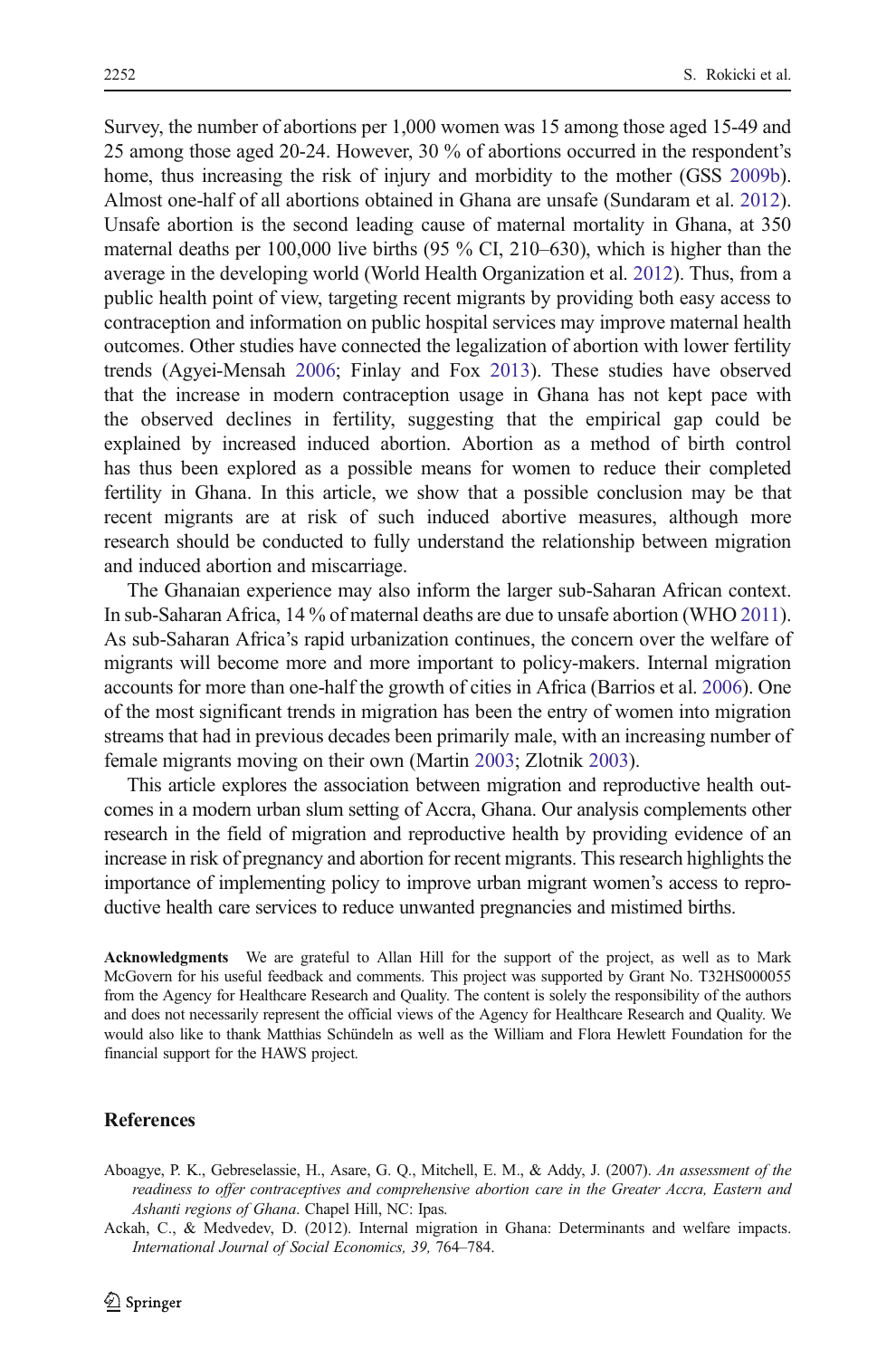- <span id="page-24-0"></span>Adanu, R. M., Ntumy, M. N., & Tweneboah, E. (2005). Profile of women with abortion complications in Ghana. Tropical Doctor, 35, 139–142.
- Agyei-Mensah, S. (2006). Fertility transition in Ghana: Looking back and looking forward. Population, Space and Place, 12, 461–477.
- Anarfi, J. K. (1993). Sexuality, migration and AIDS in Ghana–A socio-behavioural study. Health Transition Review, 3, 45–67.
- Barrios, S., Bertinelli, L., & Strobl, E. (2006). Climatic change and rural-urban migration: The case of sub-Saharan Africa. Journal of Urban Economics, 60, 357–371.
- Bloom, D. E., Canning, D., Fink, G., Khanna, T., & Salyer, P. (2010). Urban settlement: Data, measures, and trends (Working Paper No. 2010, 12). Helsinki, Finland: World Institute for Development Economics Research.
- Bocquier, P., Madise, N. J., & Zulu, E. M. (2011). Is there an urban advantage in child survival in sub-Saharan Africa? Evidence from 18 countries in the 1990s. Demography, 48, 531–558.
- Bongaarts, J., Frank, O., & Lesthaeghe, R. (1984). The proximate determinants of fertility in sub-Saharan Africa. Population and Development Review, 511–537.
- Borjas, G. J. (1987). Self-selection and the earnings of immigrants. American Economic Review, 77, 531–553.
- Brockerhoff, M. (1995). Fertility and family planning in African cities: The impact of female migration. Journal of Biosocial Science, 27, 347–358.
- Brockerhoff, M., & Biddlecom, A. E. (1999). Migration, sexual behavior and the risk of HIV in Kenya. International Migration Review, 33, 833–856.
- Brockerhoff, M., & Yang, X. (1994). Impact of migration on fertility in sub-Saharan Africa. Biodemography and Social Biology, 41(1–2), 19–43.
- Chattopadhyay, A., White, M. J., & Debpuur, C. (2006). Migrant fertility in Ghana: Selection versus adaptation and disruption as causal mechanisms. Population Studies, 60, 189–203.
- Finlay, J. E., & Fox, A. M. (2013). Reproductive health laws and fertility decline in Ghana. *International* Journal of Gynecology & Obstetrics, 123(Suppl), e24–e28.
- Florack, E. I. M., Zielhuis, G. A., Pellegrino, J. E. M. C., & Rolland, R. (1993). Occupational physical activity and the occurrence of spontaneous abortion. International Journal of Epidemiology, 22, 878–884.
- Garenne, M. M. (2008). Fertility changes in sub-Saharan Africa (DHS Comparative Reports No. 18). Calverton, MD: Macro International Inc.
- Geelhoed, D. W., Nayembil, D., Asare, K., Van Leeuwen, J. H., & Van Roosmalen, J. (2002). Contraception and induced abortion in rural Ghana. Tropical Medicine & International Health, 7, 708–716.
- Ghana AIDS Commission. (2012). Ghana Country AIDS progress report: Reporting period January 2010– December 2011. UNAIDS. Retrieved from [http://www.unaids.org/en/dataanalysis/knowyourresponse/](http://www.unaids.org/en/dataanalysis/knowyourresponse/countryprogressreports/2012countries/ce_GH_Narrative_Report%5B1%5D.pdf) [countryprogressreports/2012countries/ce\\_GH\\_Narrative\\_Report\[1\].pdf](http://www.unaids.org/en/dataanalysis/knowyourresponse/countryprogressreports/2012countries/ce_GH_Narrative_Report%5B1%5D.pdf)
- Ghana Statistical Service (GSS). (2012). 2010 Population and Housing Census: Summary report of final results. Retrieved from http://www.statsghana.gov.gh/docfiles/2010phc/Census2010\_Summary\_report [of\\_final\\_results.pdf](http://www.statsghana.gov.gh/docfiles/2010phc/Census2010_Summary_report_of_final_results.pdf)
- Ghana Statistical Service (GSS), Ghana Health Service (GHS), & ICF Macro. (2009). Ghana Demographic and Health Survey 2008: Key findings. Calverton, MD: GSS, GHS, and ICF Macro.
- Ghana Statistical Service (GSS), Ghana Health Service (GHS), & Macro International. (2009). Ghana Maternal Health Survey 2007. Calverton, MD: GSS, GHS, and Macro International.
- Goldstein, S., & Goldstein, A. (1982). Techniques for analysis of the interrelations between migration and fertility (Rand Paper No. P-6844). Santa Monica, CA: Rand Corporation.
- Greif, M. J., & Nii-Amoo Dodoo, F. (2011). Internal migration to Nairobi's slums: Linking migrant streams to sexual risk behavior. Health & Place, 17, 86–93.
- Lindstrom, D. P. (2003). Rural-urban migration and reproductive behavior in Guatemala. *Population Research* and Policy Review, 22, 351–372.
- Martin, S. F. (2003, December). Consultative meeting on migration and mobility and how this movement affects women. Report of the consultative meeting, Malmö, Sweden.
- Megill, D. (2002). Recommendations for designing master sample for Ghana Intercensal Household Survey Program. Ghana, and Washington DC: Demographic and Socioeconomic Research Services, International Programs Center; and U.S. Census Bureau.
- Montana, L. S. (2011). Estimating child mortality in resource poor settings with insufficient data (Unpublished doctoral dissertation). Harvard School of Public Health, Global Health and Population, Cambridge, MA.
- Morhee, R. A. S., & Morhee, E. S. K. (2006). Overview of the law and availability of abortion services in Ghana. Ghana Medical Journal, 40(3), 80–86.